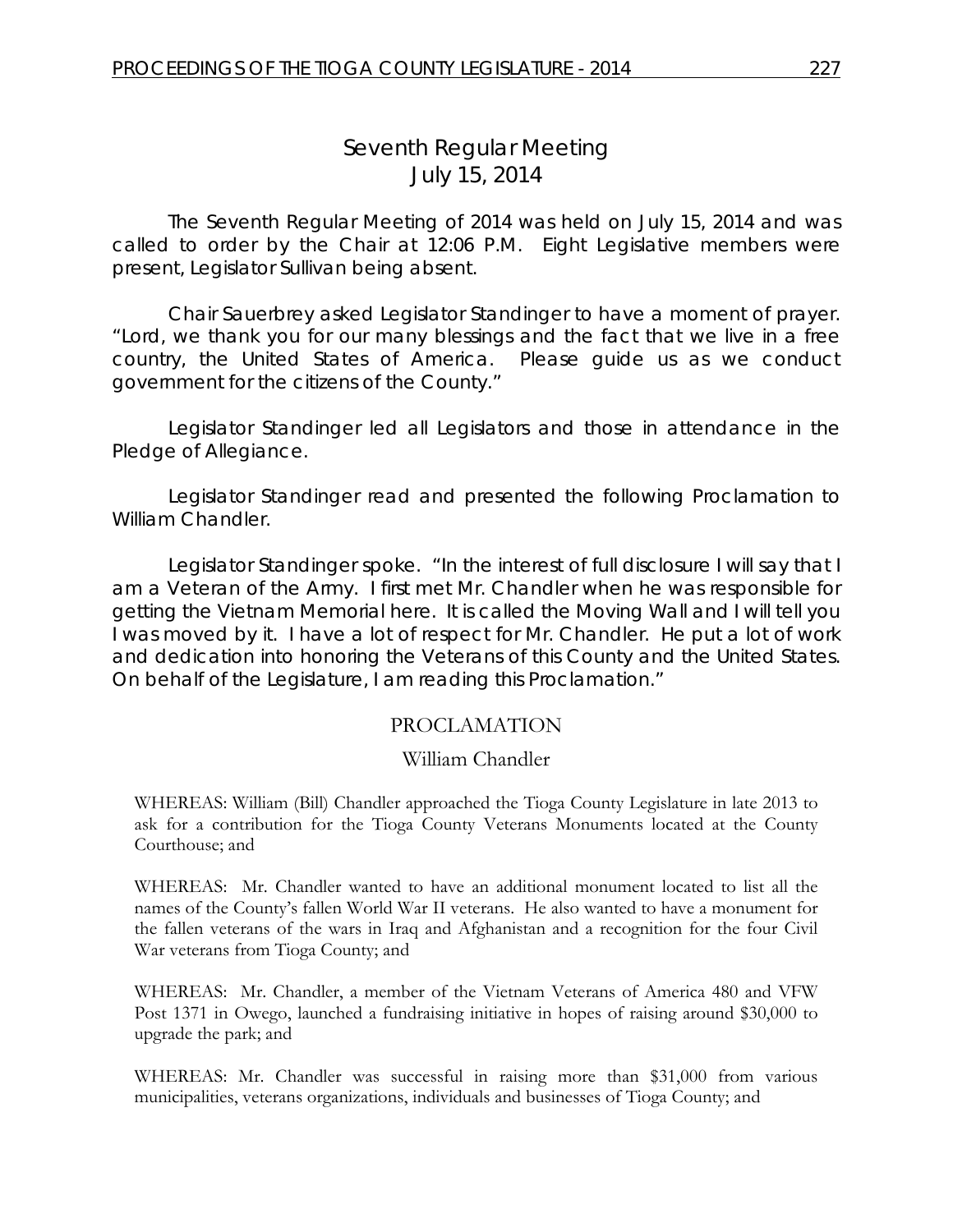WHEREAS: Mr. Chandler spent approximately three weeks with a small group of workers erecting the new monuments and they were unveiled on Memorial Day; and

WHEREAS: Mr. Chandler had obtained this idea for the new monuments after he was approached by someone from the County Veterans Association about the Medal of Honor recipients; now therefore

THE TIOGA COUNTY LEGISLATURE hereby recognizes, honors, proclaims, and designates on behalf of our County and citizens to take this day to honor

#### William Chandler

and asks all county residents and community agencies to join in recognizing William Chandler and his dedication to all Veterans of Tioga County.

Legislator Standinger spoke. "I just want to give you my sincere thanks. I appreciate it. As far as I am concerned, you have done a lot more than anybody else I have ever met on the issue of Veterans and I am grateful for that."

Bill Chandler spoke. "Thank you all very much for everything. When I first approached you and everything, I got to thinking afterwards what the heck did I get myself into this time and everything. The money in January when I first started going door to door to everybody was coming in very slow and I am thinking oh my gosh if I get the Medal of Honor done by Memorial Day I will be very lucky. It was not until the Owego Pennysaver put an article out and everything that the ball started rolling. I was on my way down that day when the article came out in the paper to Maryland. I got a call from Neil Lewis stating that Steve May had stepped up to the plate and paid for the World War II monument in full, and it was like from that day forward the money just started rolling in.

"Then I was asked by the news people, what are you going to do if you go over the designated amount needed? I have always supported the Angels Over Iraq and Afghanistan. The girls have always done a good job and for the last six years since I started the Route 38 ride and everything, I have always made sure they have gotten money and everything from it. That was one of the people that I thought about. So come time towards the end there and construction and stuff, I had my brother Johnnie, him and I were there just about every day doing the demolition and getting everything prepped. Then Justin Hulslander stepped in and helped do all the concrete work. He made the Medal of Honor stamp in front of the Medal of Honor monument. It is stamped into concrete. C&C and Barney and Dickinson donated all the concrete for the project. I was very blessed with what I had for help and everything.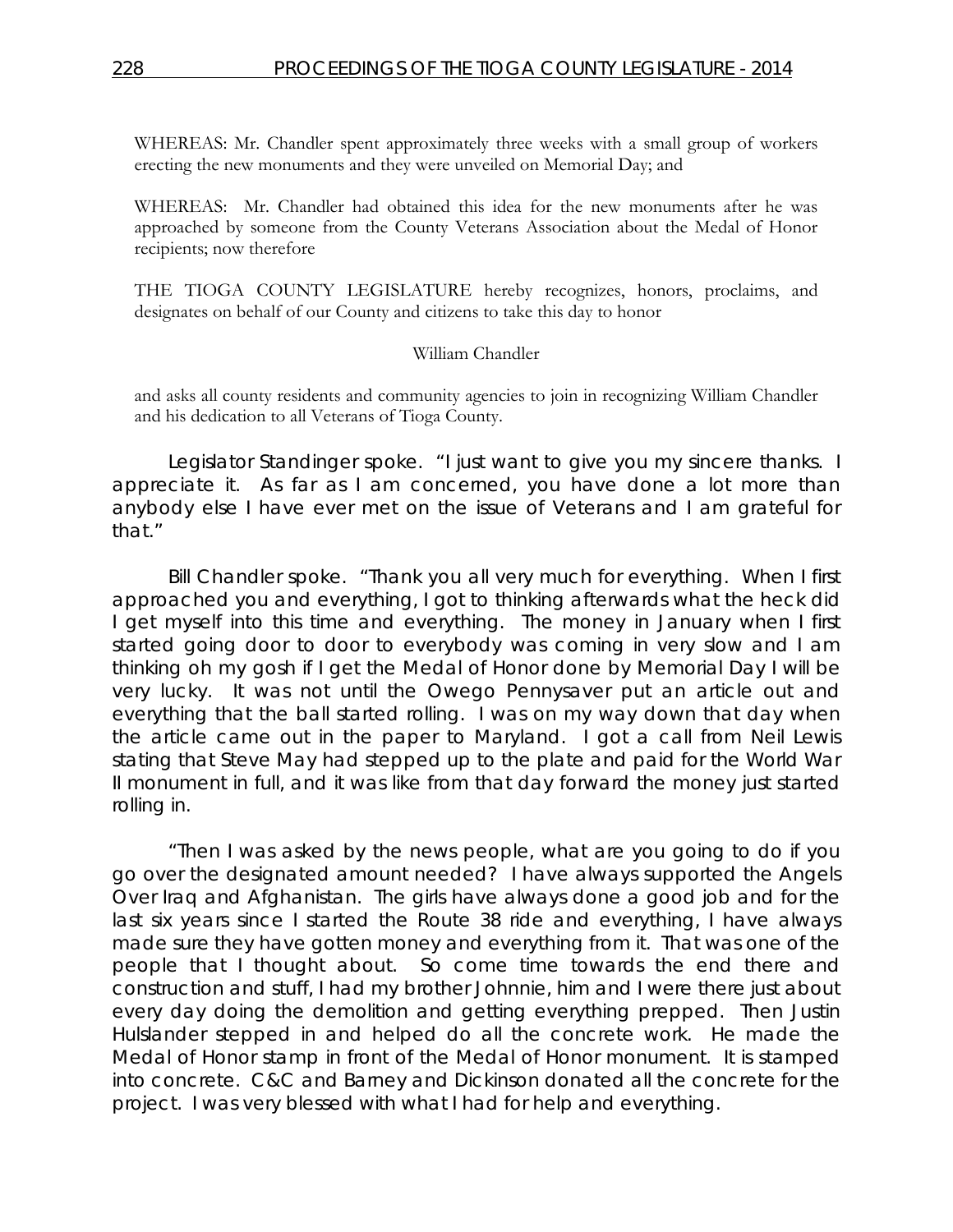"Then the Wednesday we set the monuments of course it poured like crazy, but we stayed right out there and got the monuments placed and everything, and that Saturday before Memorial Day we were there, the small group of us, getting everything scrubbed down and seeded and mulched, and then of course Memorial Day came and we had the unveiling. I presented the Angels Over Iraq and Afghanistan a check for \$5,000 at that point. That will help with care packages for our troops. I gave the Master Gardeners a check for \$1,000 because I never knew nothing about them until this project, that everything they do is strictly volunteer and donations, so this will help assist in buying new plants and everything for the Village parks and stuff. That will be a help for them.

"I also donated \$1,500 to the VFW's kids picnic that will be coming up over in Marvin Park here. Our bounce gym was getting bad and we needed a new bounce gym. I gave them a check for \$1,500 to buy a new bounce gym for that. I have been trying for a long time to get the VFW to get on board for younger Veterans, to bring younger Veterans into the Club, and I finally got their blessing to create a cyber-lounge in the VFW. I am getting the Internet hooked up downstairs. We have no internet access downstairs, so I am putting a router downstairs. I purchased a leather couch, two leather reclining chairs, two end tables and a coffee table, a 60 inch flat screen TV that they can hook the computer up to if they need to for presentations or whatever. I also bought a computer desk and chair, and a stationary computer that has got adult sites blocked out of it and everything. This way if a young person or anybody wants to go down that is a member of the VFW, wants to go down and just sit and relax and you do not have to do the bar scene and stuff, you can just sit and relax in a nice comfortable space, and use your computer or use our computer.

"Fortunately with all the fund raising and all the great response of all the people in Tioga County, I have been able to do this and everything. I thank you all for helping out with the project and everything. A week from Saturday is the Vietnam Veterans Memorial Highway ride and that will be our sixth year doing it. That has turned into a good thing. We have installed over 40 signs along Route 38 since the five of us guys started it. It costs no money to the taxpayers. We put the signs up ourselves. I guess we will see what happens next. Thank you again very much, I appreciate it."

Chair Sauerbrey spoke. "When I called Bill and I told him, I really tried to guilt him into coming because I said you are a really good example of what a volunteer is for our community and we need to recognize and appreciate our volunteers so that they will continue on and take care of the needs that are not met. Thank you."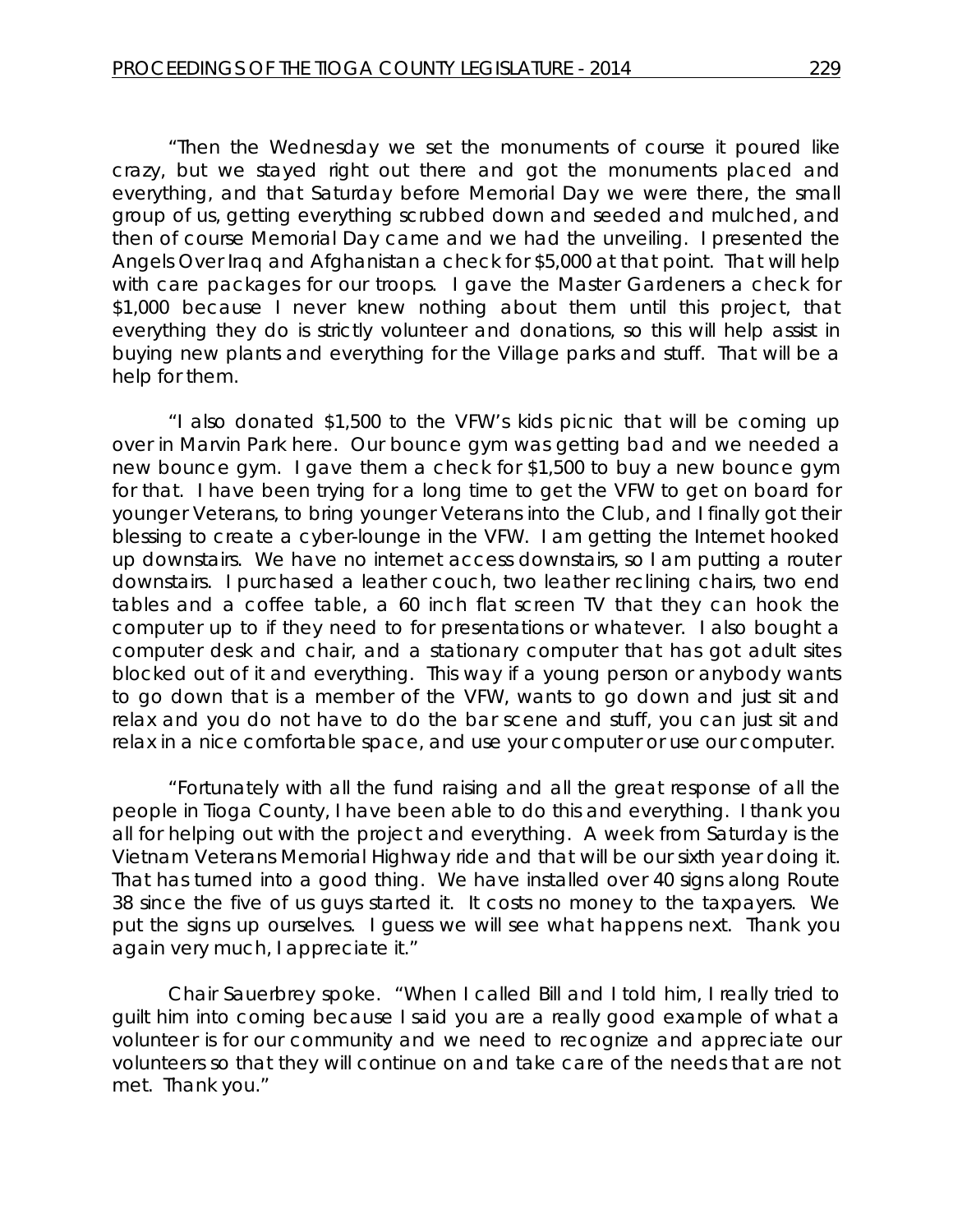Chair Sauerbrey noted the following recognition resolution for Anne Austin of the Public Health Department.

There was a unanimous motion for the adoption of the following recognition resolution, seconded unanimously.

| REFERRED TO           | HEALTH & HUMAN SERVICES COMMITTEE                                                                                   |
|-----------------------|---------------------------------------------------------------------------------------------------------------------|
| RESOLUTION NO. 140-14 | <b>RECOGNITION OF</b><br>ANNE AUSTIN'S 12 YEARS OF<br>DEDICATED SERVICE TO THE TIOGA COUNTY<br>DEPARTMENT OF HEALTH |

WHEREAS: Anne M. Austin was appointed to the position of Home Health Aide on April 29, 2002, in the Tioga County Department of Health; the position she still holds; and

WHEREAS: Anne M. Austin has been extremely dedicated, loyal and professional in the performance of her duties and responsibilities during the past 12 years to the Health Department. She has earned the respect of her colleagues and peers throughout Tioga County; and

WHEREAS: Ms. Austin will retire on June 29, 2014; therefore be it

RESOLVED: That the Tioga County Legislature, on its own behalf, as well as on behalf of the citizens of Tioga County, express sincere gratitude to Anne M. Austin for her over 12 years of dedicated and loyal service to the residents of Tioga County; and be it further

RESOLVED: That this resolution be spread upon the minutes of this meeting and a certified copy be presented to this outstanding employee, Anne M. Austin.

ROLL CALL VOTE Unanimously Yes – Legislators Standinger, Weston, Case, Hollenbeck, Huttleston, Monell, Sauerbrey, and Roberts.

No – None.

Absent – Legislator Sullivan.

RESOLUTION ADOPTED UNANIMOUSLY.

There was no privilege of the floor.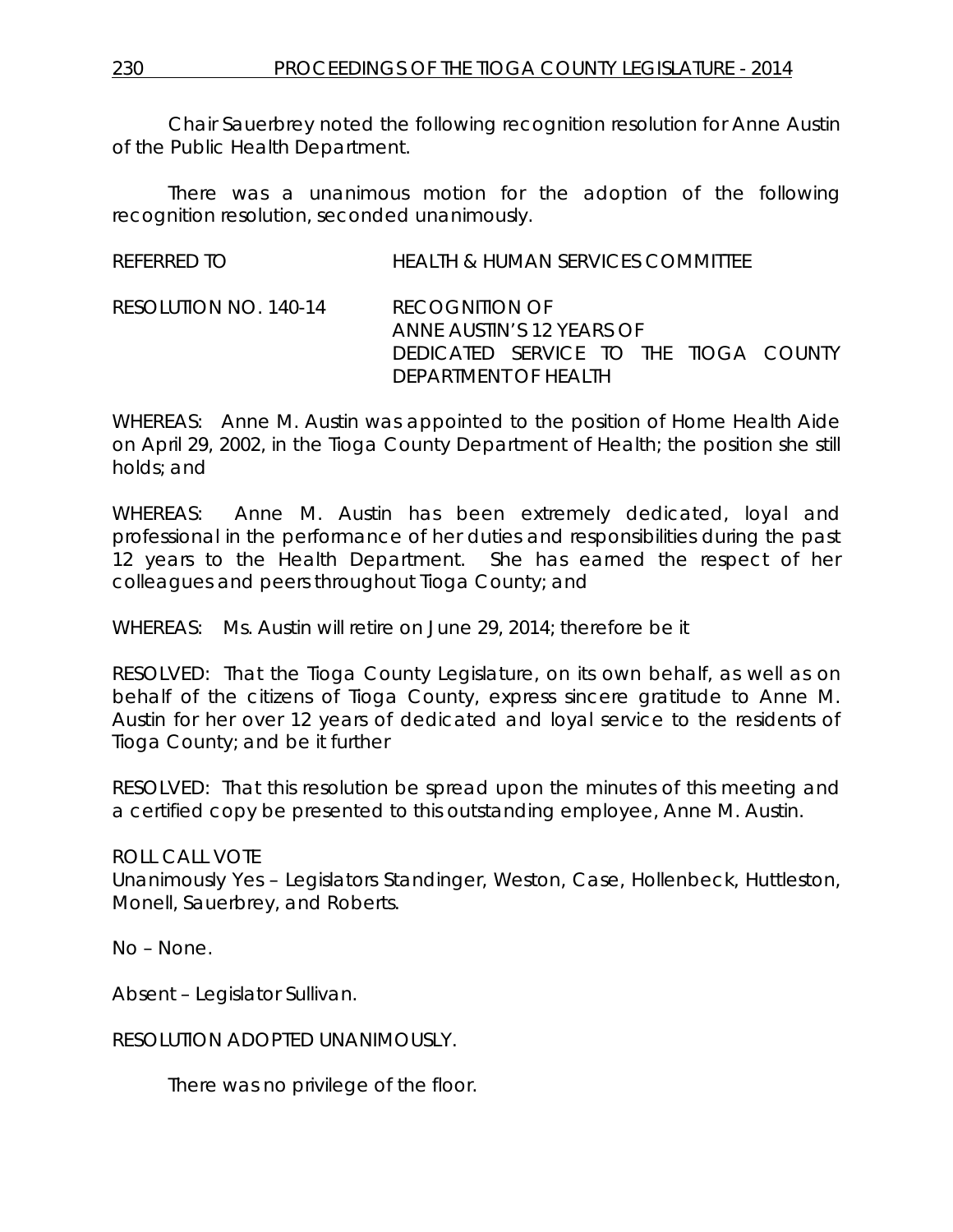The list of audited bills was submitted and is summarized as follows:

| <u>Code</u> | <b>Description</b>                       | Equipment | <u>Expense</u> |
|-------------|------------------------------------------|-----------|----------------|
| A1010       | Legislative Board                        |           | 235.11         |
| A1165       | <b>District Attorney</b>                 |           | 1,791.35       |
| A1170       | <b>Public Defender</b>                   |           | 2,035.80       |
| A1172       | <b>Assigned Counsel</b>                  |           | 27,401.45      |
| A1173       | ILS Grant                                |           | 3,283.24       |
| A1185       | <b>Medical Examiners/Coroners</b>        |           | 3,883.48       |
| A1325       | Treasurer                                |           | 17,232.50      |
| A1355       | <b>Assessments</b>                       |           | 2,913.76       |
| A1362       | Tax Advertising and Expense              |           | 652.40         |
| A1410       | <b>County Clerk</b>                      |           | 644.44         |
| A1411       | Department of Motor Vehicles             |           | 176.25         |
| A1420       | Law                                      |           | 1,097.00       |
| A1430       | Personnel                                |           | 1,606.45       |
| A1450       | Elections                                |           | 8,373.89       |
| A1460       | <b>Records Management</b>                |           | 219.00         |
| A1490       | <b>Public Works Administration</b>       |           | 64.80          |
| A1620       | <b>Buildings</b>                         |           | 29,491.62      |
| A1621       | <b>Buildings</b>                         |           | 11,874.85      |
| A1680       | Information Technology                   |           | 4,253.07       |
| A2490       | <b>Community College Tuition</b>         |           | 34,335.34      |
| A2960       | <b>Education of Handicapped Children</b> |           | 180,622.20     |
| A3020       | Public Safety Comm E911 System           |           | 4,894.31       |
| A3110       | Sheriff                                  |           | 13,659.78      |
| A3140       | Probation                                |           | 336.00         |
| A3146       | Sex Offender Program                     |           | 9,240.00       |
| A3150       | Jail                                     |           | 21,892.33      |
| A3315       | Special Traffic Programs                 |           | 62.25          |
| A3410       | Fire                                     | 190.00    | 2,146.12       |
| A3412       | <b>NYS Tech Rescue Grant</b>             | 7,332.00  |                |
| A3640       | <b>Emergency Mgmt Office</b>             |           | 434.79         |
| A3641       | <b>Emergency Mgmt Grant Prog</b>         |           | 132.55         |
| A4010       | <b>Public Health Nursing</b>             |           | 2,881.34       |
| A4011       | <b>Public Health Administration</b>      |           | 2,250.07       |
| A4042       | <b>Rabies Control</b>                    |           | 1,450.08       |
| A4044       | Early Intervention                       |           | 592.40         |
| A4054       | <b>Preventive Dental Services</b>        |           | 43.76          |
| A4064       | <b>Managed Care-Dental Services</b>      |           | 1,233.97       |
| A4070       | <b>Disease Control</b>                   |           | 3,532.39       |
| A4090       | <b>Environmental Health</b>              |           | 709.94         |
| A4210       | <b>Alcohol and Drug Services</b>         |           | 7,825.38       |
| A4211       | Council on Alcoholism                    |           | 10,990.33      |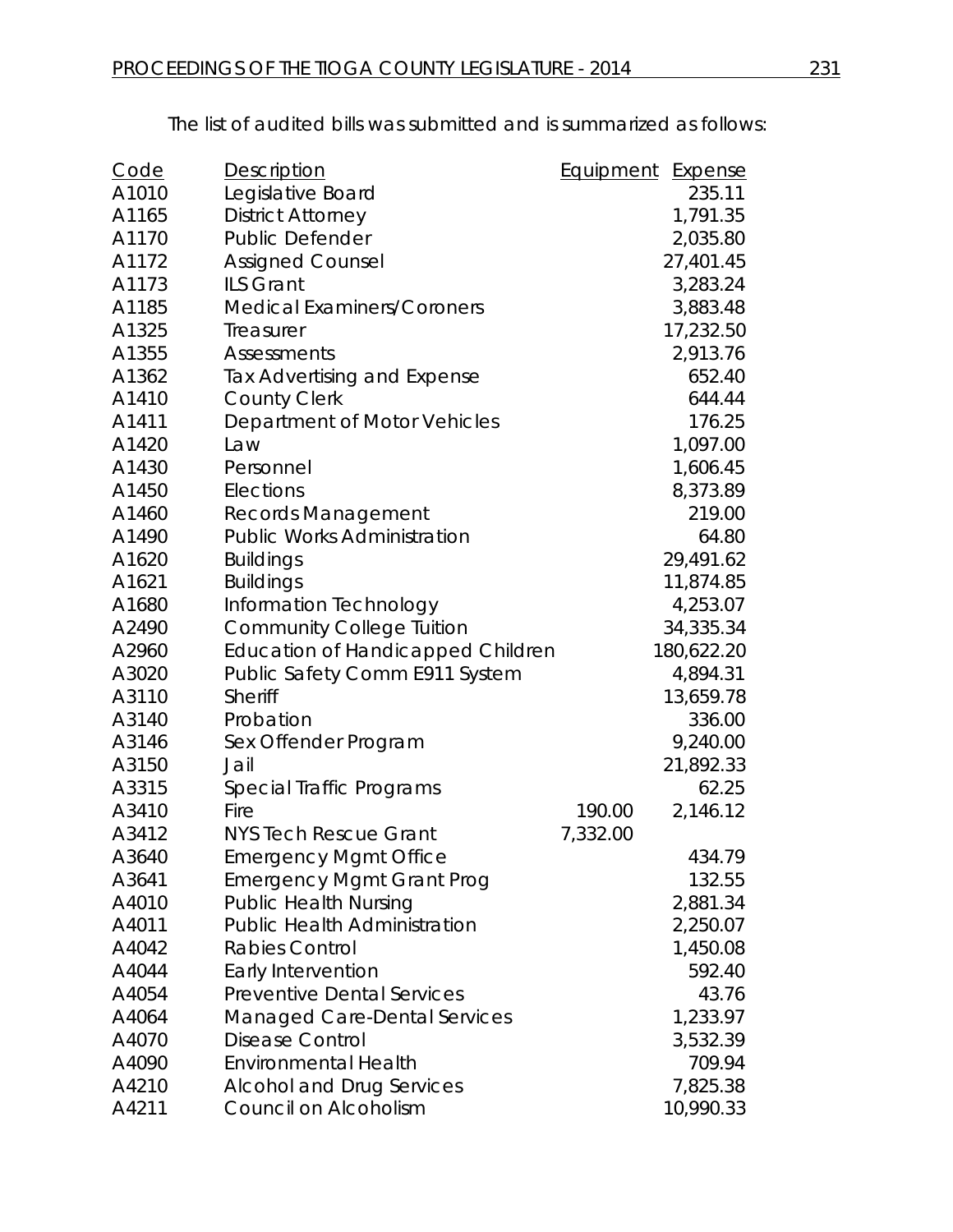| A4309                   | Mental Hygiene Co Admin                  | 249.99 | 6,282.70       |
|-------------------------|------------------------------------------|--------|----------------|
| A4310                   | <b>Mental Health Clinic</b>              |        | 52,154.38      |
| A4311                   | <b>Rehabilitation Support Services</b>   |        | 1,854.00       |
| A4320                   | <b>Crisis Intervention Services</b>      |        | 5,693.34       |
| A4321                   | Intensive Case Management                |        | 7,992.79       |
| A4333                   | Psycho Social Club                       |        | 25,000.00      |
| A4390                   | <b>Criminal Psychiatric Expenditures</b> |        | 53,725.85      |
| A5630                   | <b>Bus Operations</b>                    |        | 109,876.69     |
| A6010                   | Social Services Administration           |        | 46,004.06      |
| A6510                   | Veterans' Service                        |        | 124.00         |
| A6610                   | Sealer Weights & Measures                |        | 229.84         |
| A8020                   | Planning                                 |        | 4,227.50       |
| <b>SOLID WASTE FUND</b> |                                          |        | 91,100.98      |
|                         | <b>SPECIAL GRANT FUND</b>                |        | 4,508.52       |
|                         | <b>LIABILITY INSURANCE FUND</b>          |        | 99.30          |
|                         | <b>COUNTY ROAD FUND</b>                  |        | 13,606.37      |
| <b>CAPITAL FUND</b>     |                                          |        | 474,347.15     |
|                         | <b>HEALTH INSURANCE FUND</b>             |        | 1,167.25       |
|                         | <b>SELF-INSURANCE FUND</b>               |        | 2,163.00       |
| <b>GRAND TOTAL</b>      |                                          |        | \$1,324.425.50 |

Legislator Hollenbeck made a motion to approve the minutes of June 10, 2014, seconded by Legislator Case, and carried.

Chair Sauerbrey made the following appointments:

Information Technology Steering Committee Representative from Probation Representation from Real Property

#### Non Union Salary Committee

Secretary to the Sheriff who replaces Secretary to the Commissioner of Social Services

Chair Sauerbrey stated that standing committees and special committees are on file with the exception of the Information Technology Committee meeting, which has not yet been filed, but will be soon.

Chair Sauerbrey spoke. "This is an opportunity when I get a chance to share some of the activities of the Chair of the Legislature and so I will share that I was fortunate to attend a Lockheed Martin event celebrating the rescue helicopter and more jobs for Tioga County. During the last month we also had a Department Head meeting where we discussed various issues for the County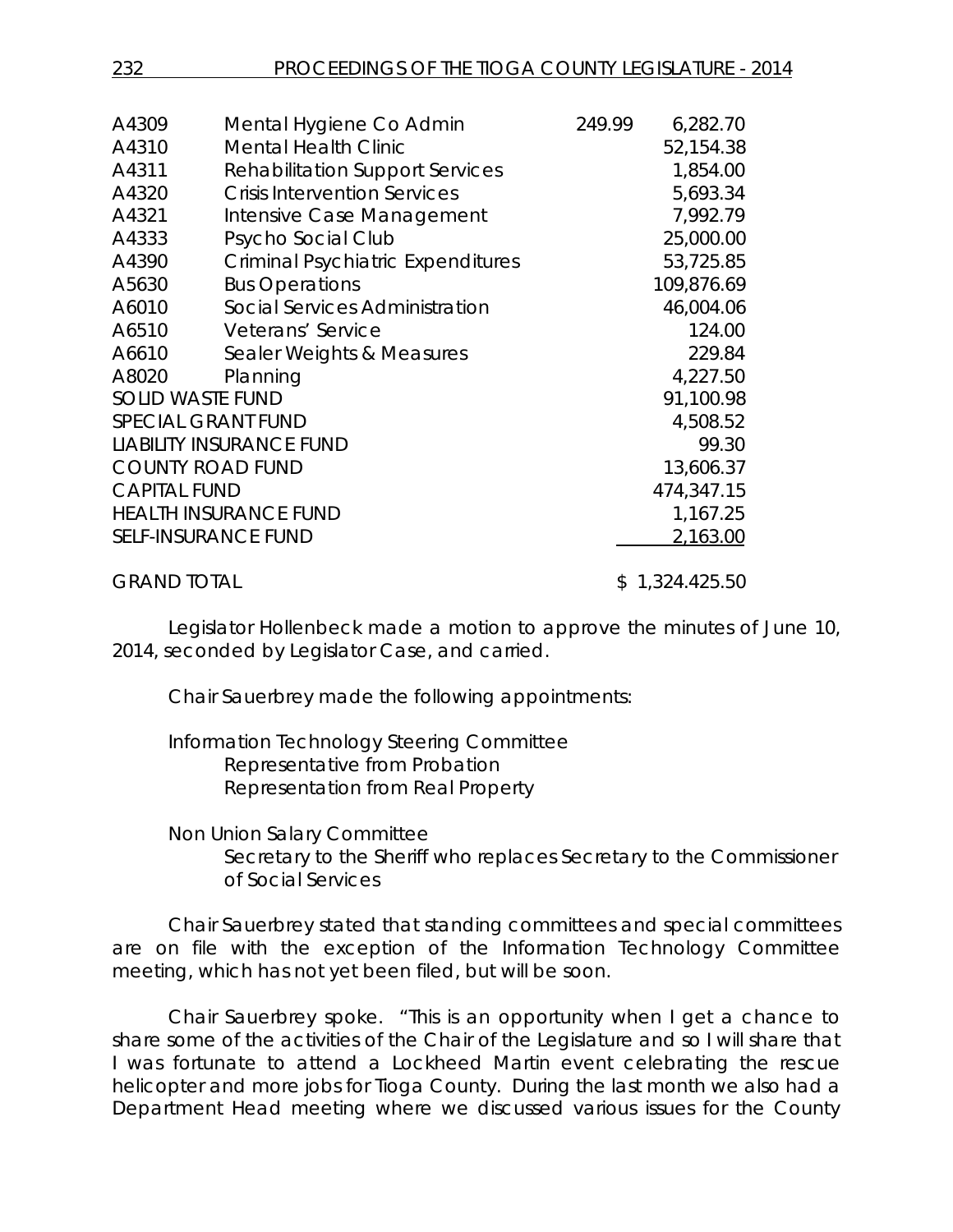and the Department Heads contributed to the manner of that meeting. Also, I would like to report that we are moving forward with our Financial Management Accounting Software. Demonstrations are being held today of different vendors and we will get an opportunity to look at those and chose and make a decision for the future."

Legislator Monell moved for the adoption of the following resolution, seconded by Legislator Standinger.

REFERRED TO: LEGISLATIVE WORKSESSION

RESOLUTION NO. 141–14 *RESOLUTION CALLING ON GOVERNOR CUOMO AND THE NEW YORK STATE SENATE TO RELEASE INDIVIDUAL SCHOOL DISTRICTS FROM MANDATING VETERANS REAL PROPERTY SCHOOL TAX EXEMPTIONS, AND ENSURING THAT NEW YORK STATE WILL IMMEDIATELY AND FOREVER REIMBURSE ALL SCHOOL DISTRICTS, ANNUALLY, FOR VETERANS REAL PROPERTY SCHOOL TAX EXEMPTIONS*

WHEREAS: On December 18, 2013, Governor Andrew Cuomo signed into law, Bill S01199, an act to amend the real property tax law, in relation to authorizing certain exemptions from school district real property tax for veterans; and

WHEREAS: This amendment to the real property tax law allows for School Districts to extend a real property tax exemption for School Taxes to Veterans in their respective districts; and

WHEREAS: This amendment places the responsibility for enacting any Veterans real property tax exemption for School Taxes onto the respective districts' school boards; and

WHEREAS: This amendment does not specify an entity fiscally liable for the potential tax burden created upon any School District's enactment of such resolution allowable by this amendment; and

WHEREAS: Tioga County School Districts have presumed from the language of this amendment that any additional tax burden must be absorbed by the School Districts, or shifted to the non-Veteran real property owners of the respective School Districts; and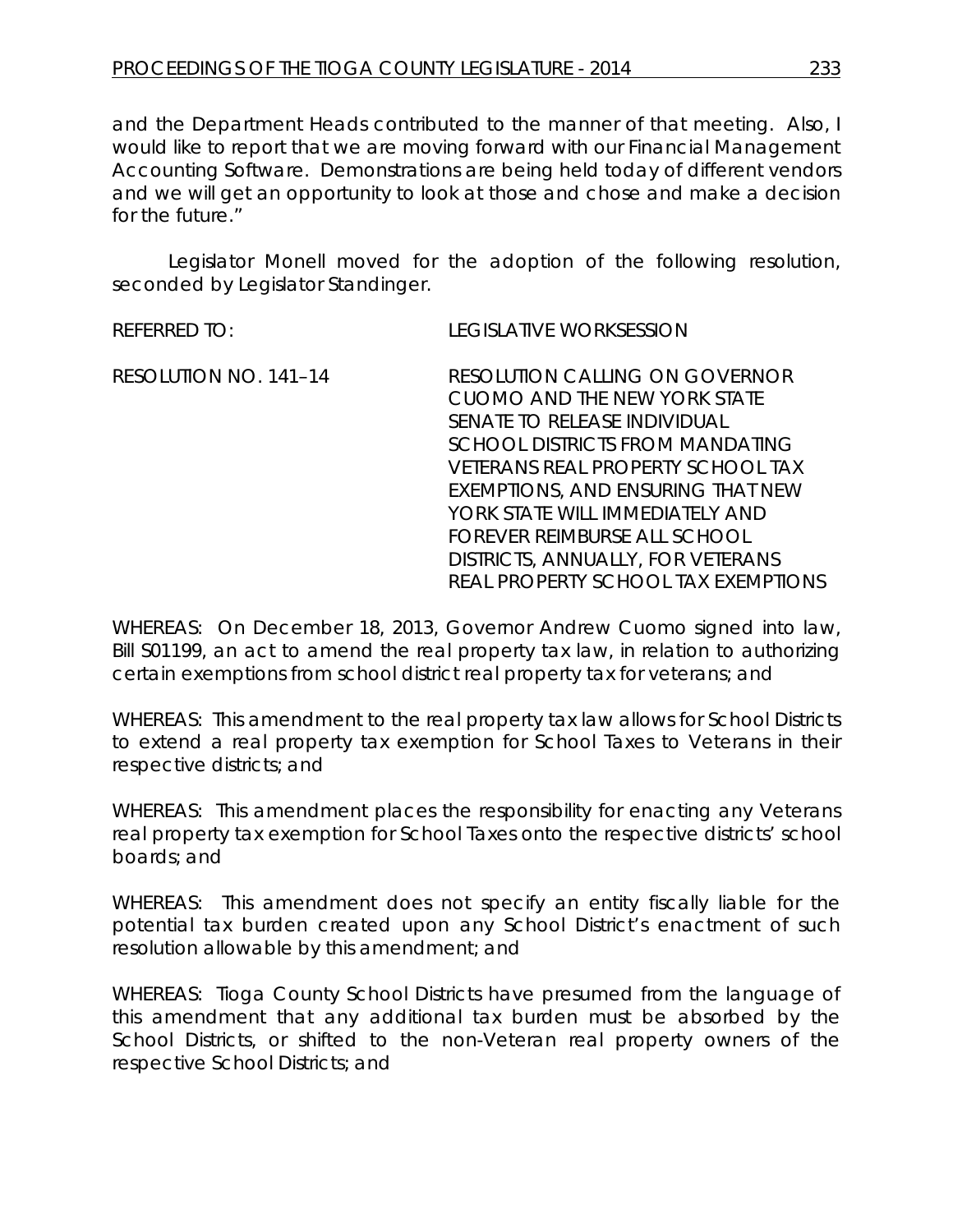WHEREAS: Governor Andrew Cuomo and the numerous New York State Senatorial sponsor and co-sponsors of Bill S01199 publicly stated their desire and intent in enacting this bill for the benefit of New York State Military Veterans; and

WHEREAS: RPTL Section 458, enacted before the year 1896, and subsequent amendments until now, includes General Municipal Taxes unless disallowed by local option; now therefore be it

RESOLVED: That the Tioga County Legislature hereby calls upon Governor Andrew Cuomo and the New York State Senate to enact further legislation removing the burden of mandating this exemption from the individual School Districts, and release the School Districts including the non-Veteran real property owners, from any tax burden imposed, when School Districts provide this benefit to Veterans as per the New York State Real Property Tax Law Veterans Tax Exemption; and be it further

RESOLVED: That the Tioga County Legislature hereby calls upon Governor Cuomo and the New York State Senate to enact legislation ensuring that New York State will immediately and forever reimburse each School District the definitive total of the Veterans Real Property Tax Exemption each fiscal budget year.

ROLL CALL VOTE

Yes – Legislators Standinger, Weston, Case, Hollenbeck, Huttleston, Monell, Sauerbrey, and Roberts.

No – None.

Absent – Legislator Sullivan.

RESOLUTION ADOPTED.

Legislator Standinger moved for the adoption of the following resolution, seconded by Legislator Case.

REFERRED TO: HEALTH & HUMAN SERVICES COMMITTEE

RESOLUTION NO. 142-14 *EMERGENCY MEDICAID TRANSPORTATION*

WHEREAS: Medicaid funding for transportation for people to get to medical appointments has constituted a substantial portion of the funding stream of the public bus systems of many rural upstate New York counties; and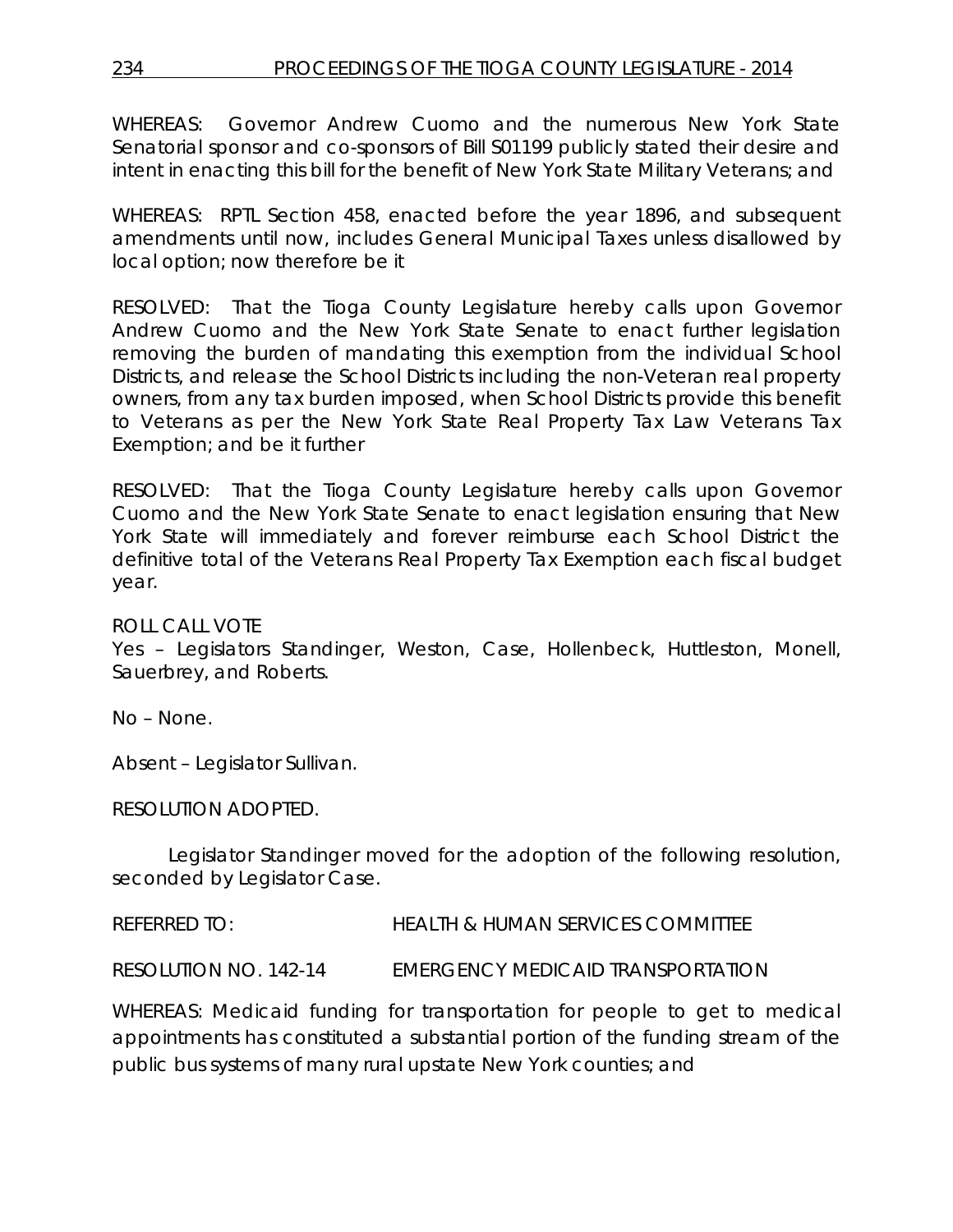WHEREAS: New York State changed its method of managing and funding Medicaid transportation trips in 2013 for New York counties; and

WHEREAS: This change has already resulted in drastic decreases in revenue for many counties including Tioga, Schuyler, Cortland, Chemung, Otsego, Chenango, and Ontario Counties; and

WHEREAS: The loss of revenue has already resulted in service reductions, fare increases, and cessation of public transportation in some rural counties, thereby creating hardship for people who need public transportation to live full, decent lives; and

WHEREAS: New York State will realize savings due to Medicaid redesign; now therefore be it

RESOLVED: That the Tioga County Legislature asks the New York State Department of Health to recognize the considerable public benefits of rural public transit services to Medicaid clients, people with disabilities, seniors, and the general public to have basic access to health care, shopping, commuting to work or school, and other travel sustaining community livability; and be it further

RESOLVED: That Tioga County urges the New York State Department of Health to expend State aid, as allocated in this year's New York State budget, to assist rural public transit providers as expeditiously as possible to forestall immediate, severe reductions in rural public transit services; and be it further

RESOLVED: That Tioga County asks New York State to pay rates for Medicaid patients' use of rural public transit services that represent the full cost of providing such services; and be it further

RESOLVED: That Tioga County encourages the Governor and Legislature to restart the state interagency coordinating committee on rural public transportation to enable new public policies be implemented to increase public benefits and avoid collateral damage to rural public transportation services; and be it further

RESOLVED: That copies of this resolution shall be sent to Governor Cuomo; the Commissioner of the New York State Department of Health; the Commissioner of the New York State Department of Transportation; Senator Dean Skelos and Senator Jeffrey Klein, Senate Republican Conference Majority Leaders; Senator Andrea Stewart-Cousins, Senate Democratic Conference Leader; Assemblyman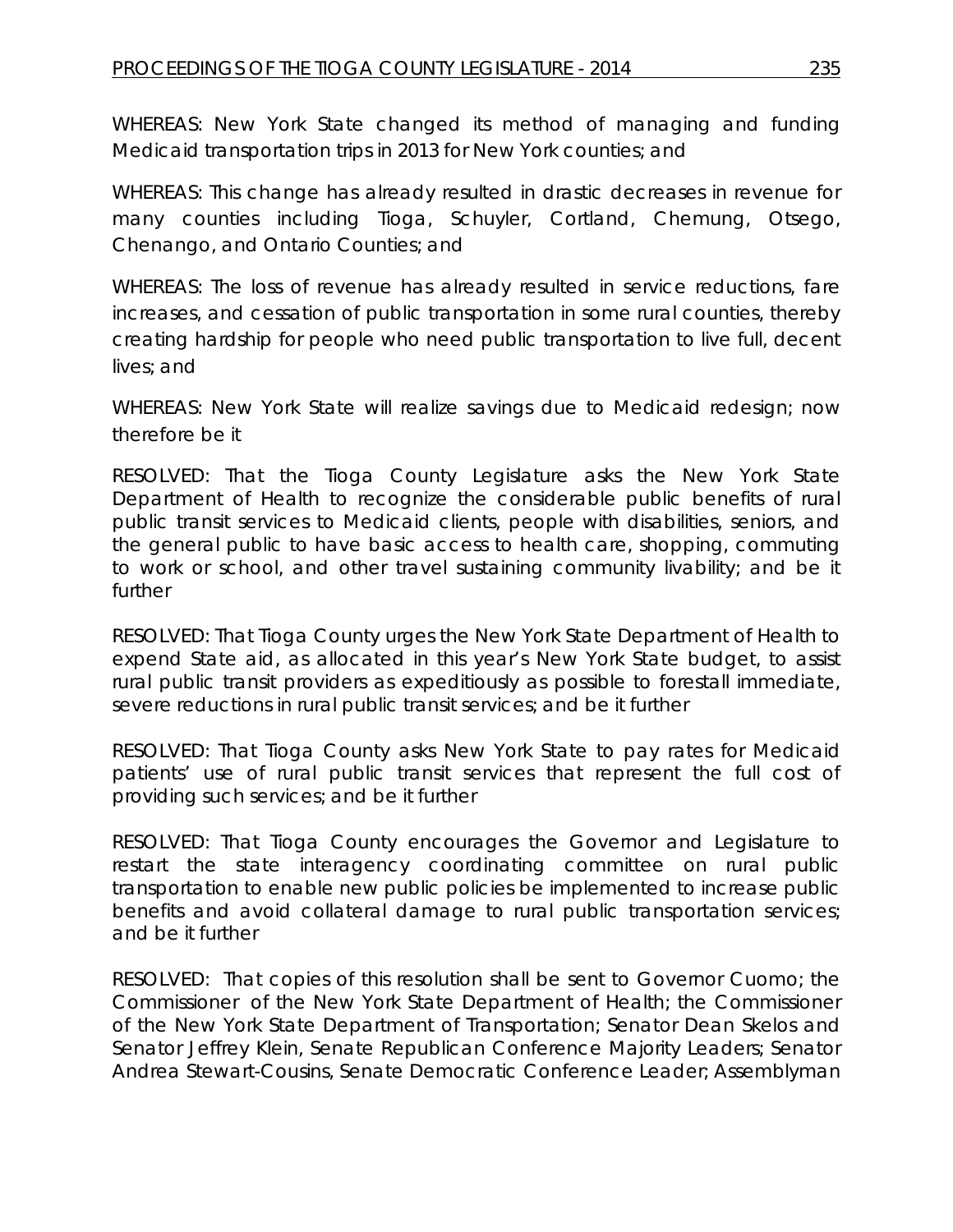Sheldon Silver, Majority Leader; Assemblyman Brian Kolb, Assembly Minority Leader; Senator Thomas Libous and Assemblyman Christopher Friend.

### ROLL CALL VOTE

Yes – Legislators Standinger, Weston, Case, Hollenbeck, Huttleston, Monell, Sauerbrey, and Roberts.

No – None.

Absent – Legislator Sullivan.

## RESOLUTION ADOPTED.

Legislator Monell moved for the adoption of the following resolution, seconded by Legislator Standinger.

REFERRED TO: ADMINISTRATIVE SERVICES COMMITTEE

RESOLUTION NO. 143-14 *NOTIFICATION OF GRANT APPLICATION*

WHEREAS: The Federal Help Americans Vote Act (HAVA) of 2006 provided funds to compensate counties for expenses relating to transitioning from Lever to Electronic Voting systems; and

WHEREAS: New York State has held these funds in reserve until all counties had fully transitioned to Electronic Voting systems and just recently all counties complied; and

WHEREAS: The County Boards of Elections must apply for reimbursement and part of the application process is notifying the County Legislature that grants are being applied for; therefore be it

RESOLVED: That the Tioga County Legislature accepts the GOVERNING BODY GRANT APPLICATION NOTIFICATION from the Tioga County Board of Elections dated June 20th, 2014 in the amount up to \$16,240.00.

## ROLL CALL VOTE

Yes – Legislators Standinger, Weston, Case, Hollenbeck, Huttleston, Monell, Sauerbrey, and Roberts.

No – None.

Absent – Legislator Sullivan.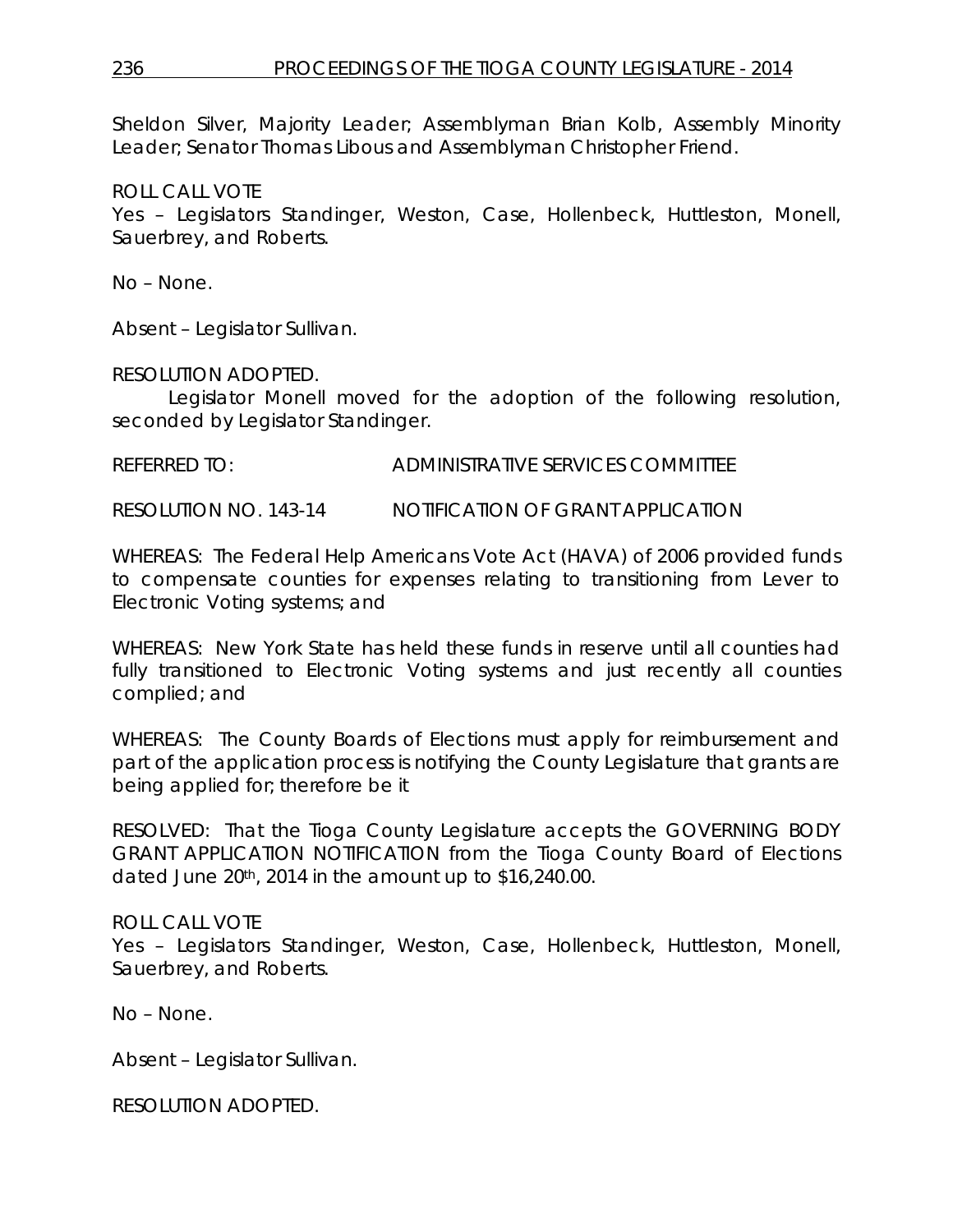Legislator Standinger moved for the adoption of the following resolution, seconded by Legislator Case.

| REFERRED TO           | HEALTH & HUMAN SERVICES COMMITTEE                                                            |
|-----------------------|----------------------------------------------------------------------------------------------|
| RESOLUTION NO. 144-14 | AUTHORIZATION TO APPLY FOR ADVANCING<br>TOBACCO ERFE COMMUNITIES GRANT<br>HEAI TH DEPARTMENT |

WHEREAS: The Broome County Health Department received a multi-county grant for Advancing Tobacco Free Communities from New York State, and has released a competitive grant opportunity for the Tioga County portion; and

WHEREAS: The Tioga County Department of Health (TCDOH) desires to pursue this grant opportunity as it falls within their Vision, Mission and Values to ensure a healthier community for residents; and

WHEREAS: The amount of the grant funding is not yet determined, yet could be as much as \$70,000 per year for five years; and

WHEREAS: If awarded the grant, TCDOH will submit a resolution to appropriate the funds at that time; and

WHEREAS: Although this grant does not require matching funds, it will require the signature of the Chief Elected Official if awarded; and

WHEREAS: County Policy 47 requires Legislative approval for grant applications that will require either matching/in-kind costs or the signature of the Chief Elected Official; therefore be it

RESOLVED: That the Tioga County Department of Health is authorized to submit a grant application to the Broome County Health Department.

ROLL CALL VOTE Yes – Legislators Standinger, Weston, Case, Hollenbeck, Huttleston, Monell, Sauerbrey, and Roberts.

No – None.

Absent – Legislator Sullivan.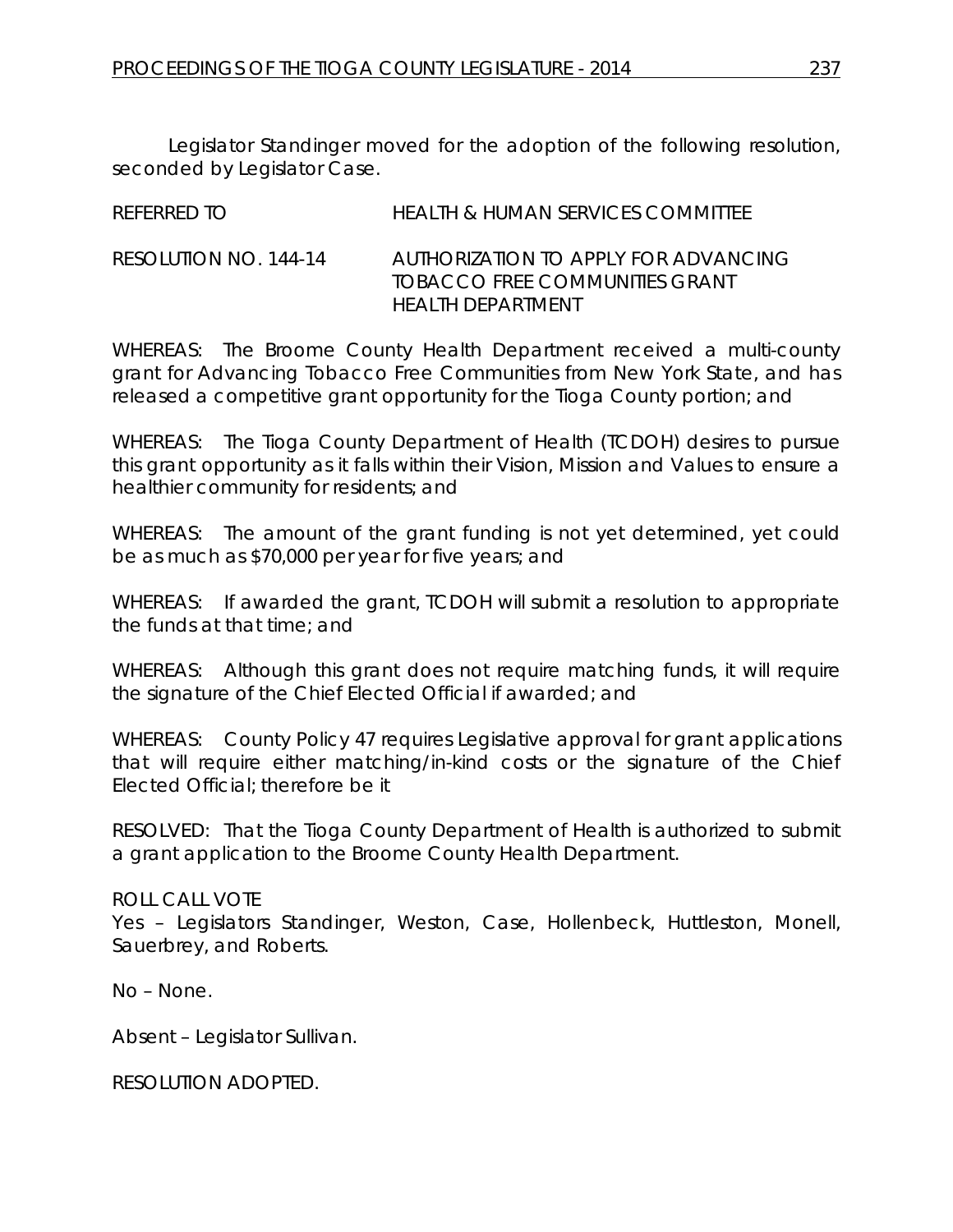Legislator Case introduced Local Law Introductory No. B of 2014-A Local Law providing for the collection of a hotel and motel tax in Tioga County.

County of Tioga

Local Law No. of the Year 2014.

A Local Law providing for the collection of a hotel and motel tax in Tioga County.

Be It Enacted by the Legislature of the County of Tioga as follows:

## SECTION 1: TITLE

This Local Law shall be known as the "Hotel/Motel Tax Law".

## SECTION 2: PURPOSE

The purpose of this Local Law is to enhance the general economy of Tioga County, its cities, towns, and villages through promotion of tourists, activities, conventions, trade shows, special events, and other directly related and supporting activities.

## SECTION 3: DEFINITIONS

HOTEL - Any facility providing lodging on an over-night basis, and shall include those facilities designated and commonly known as "bed and breakfast" and "tourist" facilities.

MOTEL - Any facility providing lodging on an over-night basis, and shall include those facilities designated and commonly known as "bed and breakfast" and "tourist" facilities.

PERMANENT RESIDENT - A person occupying any room or rooms in a hotel or motel for at least fourteen (14) consecutive days.

# SECTION 4: TAX

(A) A tax in the amount of four percent (4%) of the per diem rental rate for each room occupied, is hereby assessed on all hotels and motels in Tioga County, provided, however, that such tax shall not be applicable to a permanent resident of a hotel or motel.

(B) Said tax shall be paid by the person occupying the room who shall be liable therefore to the owner of the hotel or motel room occupied or to the person entitled to be paid the rent or charge for the hotel or motel room occupied. Said tax shall be paid for and on account of the County of Tioga.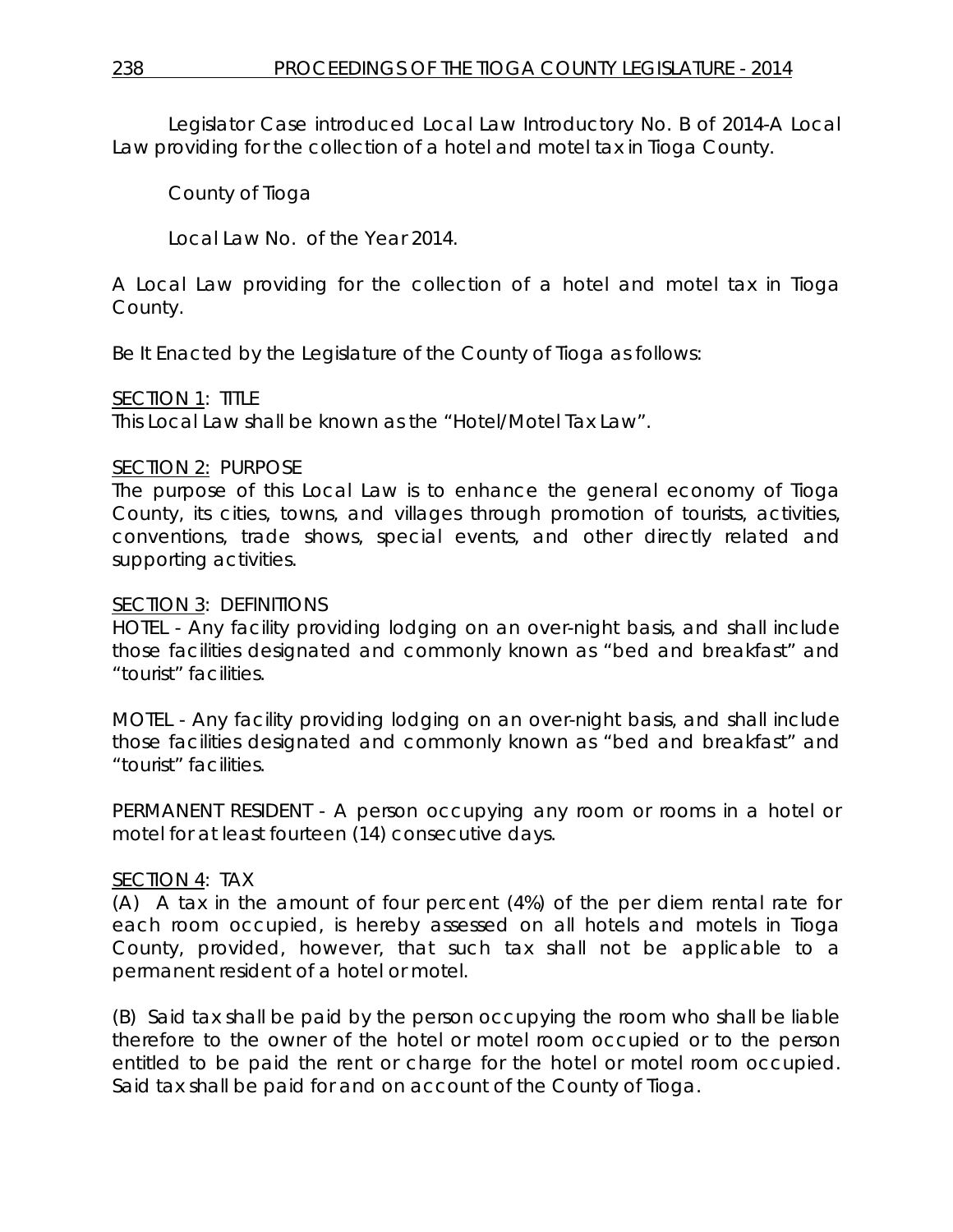(C) Such owner or person entitled to be paid the rent or charge shall be liable for the collection and payment of the tax. Such owner or person entitled to be paid the rent or charge shall have the same right in respect to collecting the tax from the person occupying the hotel or motel room, or in respect to nonpayment of the tax by the person occupying the hotel or motel room, as if the tax were a part of the rent or charge; provided, however, that the Tioga County Treasurer shall be joined as a part in any action or proceeding brought to collect the tax by the owner or by the person entitled to be paid the rent or charge.

(D) The filing of returns and the payment of the tax shall be paid to the Tioga County Treasurer on a quarterly basis by such means and in such manner as may be directed by the Tioga County Treasurer.

## SECTION 5: PENALTY AND INTEREST

There shall be a penalty for failure to file said return and pay over the tax to the Tioga County Treasurer on the date due in the amount of ten (10%) per cent of the amount of the tax due plus interest at the rate of one percent (1%) of such tax for each month of delay, excepting the first month after such return was required to be filed or such tax became due.

## SECTION 6: EXEMPTION

Such tax shall not be imposed on any transaction, by or with any of the following:

(A) The State of New York, or any public corporation (including a public corporation created pursuant to agreement or compact with another state or the dominion of Canada), improvement district or other political subdivision of the State.

(B) The United States of America, insofar as it is immune from taxation;

(C) Any corporation or association, or trust, or community chest, fund or foundation organized and operated exclusively for religious, charitable or educational purposes, or for the prevention of cruelty to children or animals, and no part of the net earnings of which inures to the benefit of any private shareholder or individual and no substantial part of the activities of which is carrying on propaganda, or otherwise attempting to influence legislation; provided, however, that nothing in this paragraph shall include an organization operated for the primary purpose of carrying on a trade or business for profit, whether or not all of its profits are payable to one or more organizations described in this paragraph.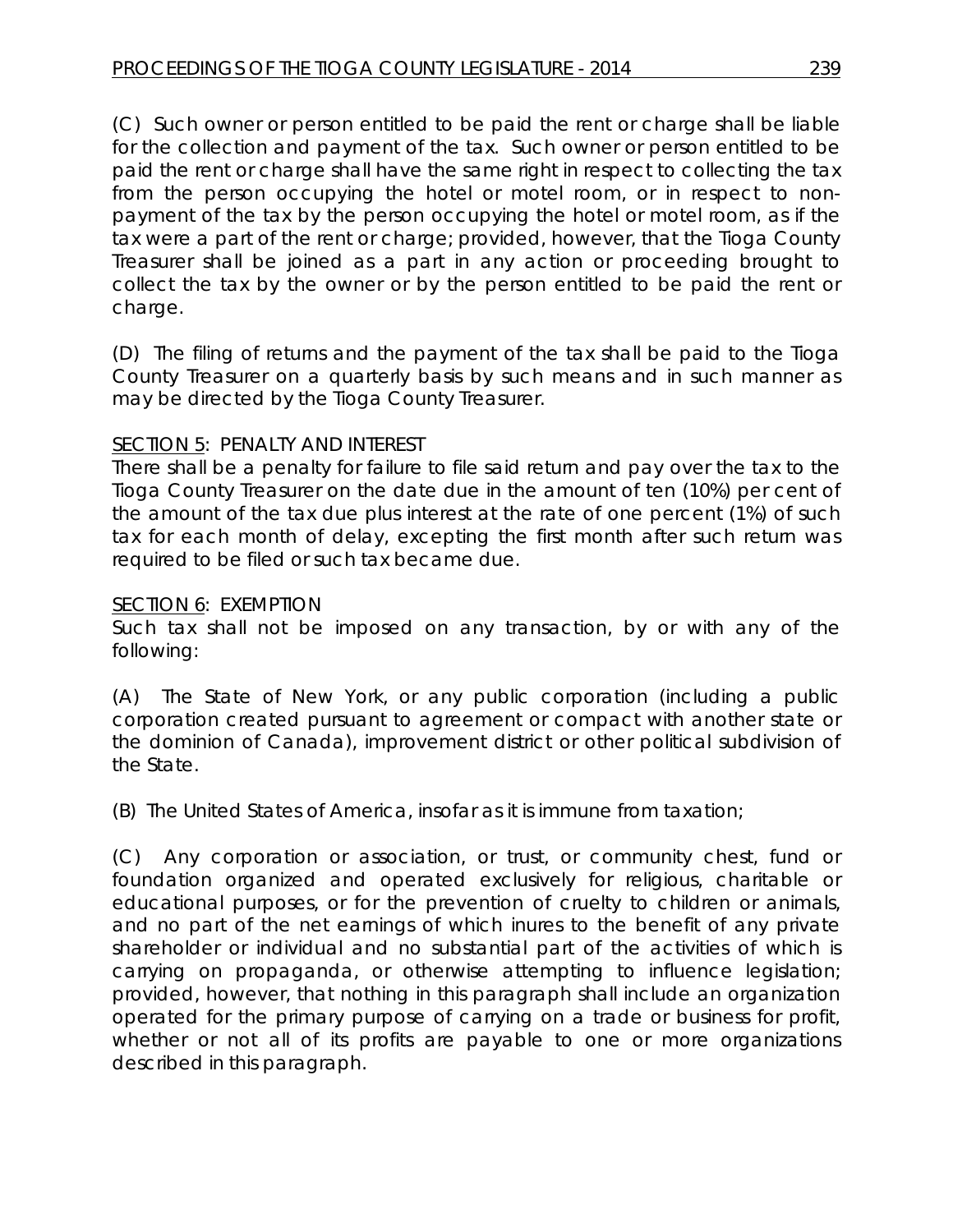# SECTION 7: JUDICIAL REVIEW

Any final determination of the amount of any tax payable hereunder shall be reviewable for error, illegality or unconstitutionality or any other reason whatsoever by a proceeding under article seventy-eight of the civil practice law and rules if application therefore is made to the supreme court within thirty days after the giving of the notice of such final determination, provided, however, that any such proceeding under article seventy-eight of the civil practice law and rules shall not be instituted unless:

(A) The amount of any tax sought to be reviewed, with such interest and penalties thereon as may be provided for, shall be first deposited and there is filed an undertaking, issued by a surety company authorized to transact business in this state and approved by the superintendent of insurance of this state as to solvency and responsibility, in such amount as a justice of the supreme court shall approve to the effect that if such proceeding be dismissed or the tax confirmed the petitioner will pay all costs and charges which may accrue in the prosecution of such proceeding; or

(B) At the option of the petitioner such undertaking may be in a sum sufficient to cover the taxes, interests and penalties stated in such determination plus the costs and charges which may accrue against it in the prosecution of the proceeding, in which event the petitioner shall not be required to pay such taxes, interest or penalties as a condition precedent to the application.

(C) Where any tax imposed hereunder shall have been erroneously, illegally or unconstitutionally collected and application for the refund thereof duly made to the Tioga County Treasurer, and he shall have made a determination denying such refund, such determination shall be reviewable by a proceeding under article seventy-eight of the civil practice law and rules, provided, however, that such proceeding is instituted within thirty days after the giving of the notice of such denial, that a final determination of tax due was not previously made, and that an undertaking is filed with the proper fiscal officer or officers in such amount and with such sureties as a justice of the supreme court shall approve to the effect that if such proceeding be dismissed or the tax confirmed, the petitioner will pay all costs and charges which may accrue in the prosecution of such proceeding.

# SECTION 8: LIMITATION OF TIME

Except in the case of a willfully false or fraudulent return with intent to evade the tax, no assessment of additional tax shall be made after the expiration of more than three years from the date of the filing of a return, provided, however, that where no return has been filed as provided by law the tax may be assessed at any time.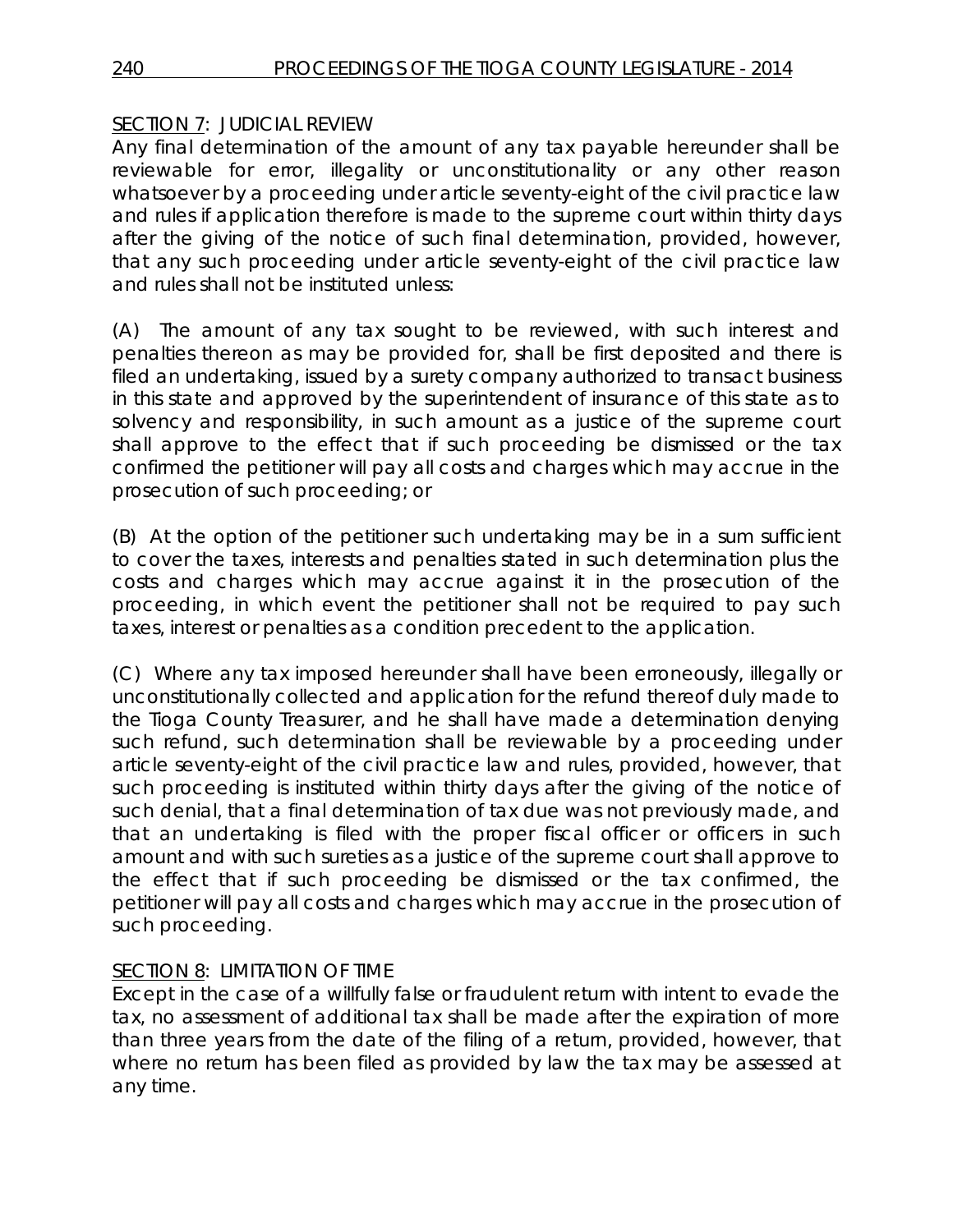## SECTION 9: APPLICATION OF FUNDS

All revenues resulting from the imposition of the tax under this local law shall be paid into the treasury of Tioga County and shall be credited to and deposited in the general fund of the County, thereafter to be allocated at the discretion of the County Legislature of the County of Tioga for the purposes of tourism and economic development; provided, however, that the County shall be authorized to retain up to a maximum of five percent of such revenue to defer the necessary expenses of the County in administering such tax. The revenue derived from the tax, after deducting the amount provided for administering such tax, shall be allocated to enhance the general economy of Tioga County, its cities, towns, and villages, through promotion of tourist activities, conventions, trade shows, special events, and other directly related and supporting activities.

## SECTION 10: EFFECTIVE DATE

This local law shall become effective December 1, 2014 and shall remain in effect until November 30, 2017.

## SECTION 11: SEVERABILITY

If any provision of this local law or the application thereof to any person or circumstance shall be held invalid, the remainder of this local law and the application of its provisions to other persons or circumstances shall not be affected thereby.

Legislator Hollenbeck moved for the adoption of the following resolution, seconded by Legislator Case.

| referred to:          | ED&P COMMITTEE                                                     |
|-----------------------|--------------------------------------------------------------------|
| RESOLUTION NO. 145-14 | SCHEDULE PUBLIC HEARING<br>LOCAL LAW INTRODUCTORY<br>NO. B OF 2014 |

RESOLVED: That a public hearing shall be held on Local Law Introductory No. B of 2014 A Local Law providing for the collection of a hotel and motel tax in Tioga County in the Edward D. Hubbard Auditorium of the Tioga County Office Building, 56 Main Street, Owego, New York 13827 on Thursday, August 7, 2014 at 1:00 P.M. All persons desiring to present written or oral comments may do so at said time.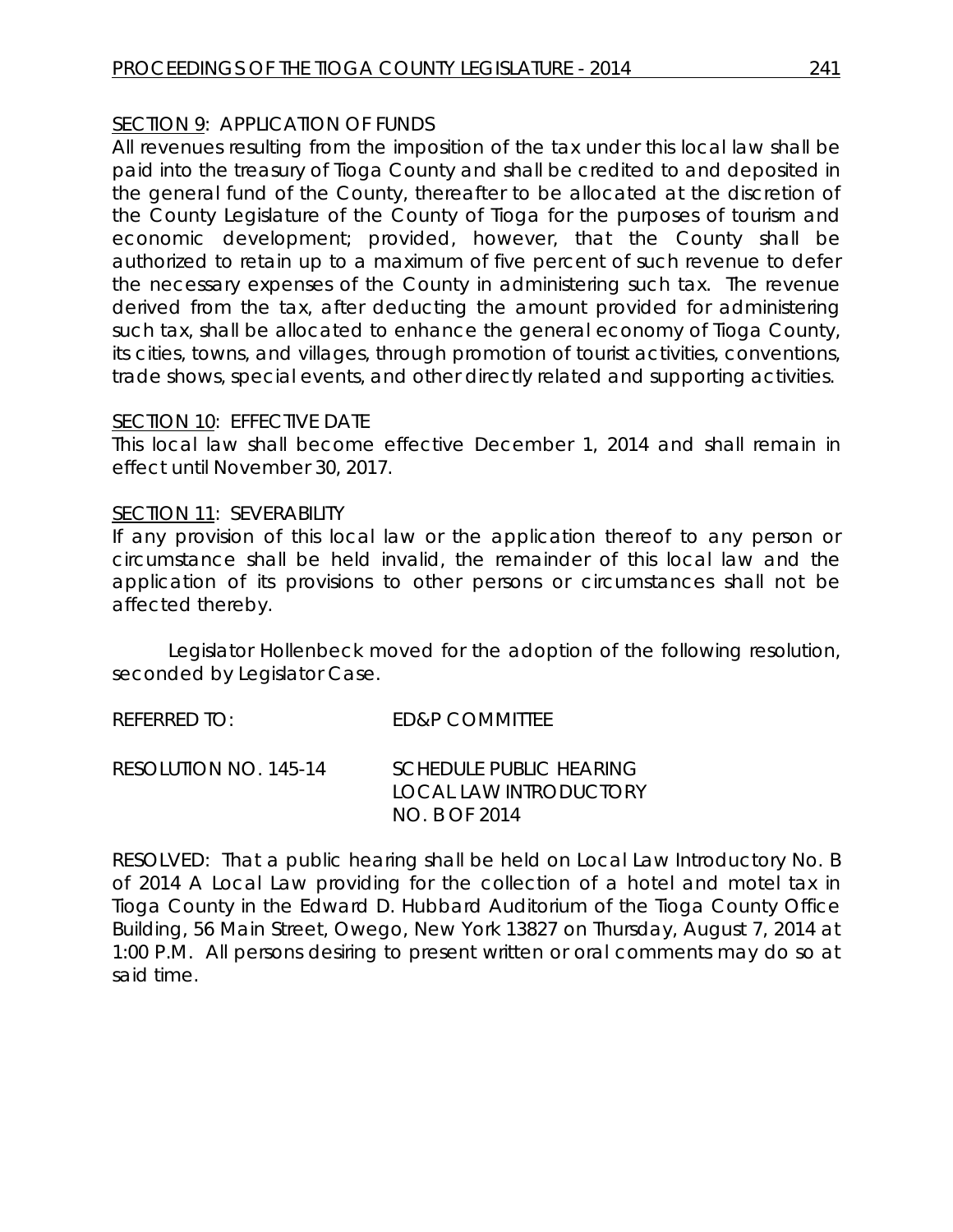Yes – Legislators Standinger, Weston, Case, Hollenbeck, Huttleston, Monell, Sauerbrey, and Roberts.

No – None.

Absent – Legislator Sullivan.

RESOLUTION ADOPTED.

Legislator Hollenbeck moved for the adoption of the following resolution, seconded by Legislator Case.

| REFERRED TO:          | <b>FINANCE/LEGAL COMMITTEE</b>                |
|-----------------------|-----------------------------------------------|
| RESOLUTION NO. 146-14 | TRANSFER OF FUNDS<br><b>DISTRICT ATTORNEY</b> |

WHEREAS: The District Attorney's Office has two major trials for 2014; and

WHEREAS: The District Attorney's budget does not have the funding available to accommodate these two trials and funds need to be transferred out of Contingency to the District Attorney's budget; therefore be it

RESOLVED: Resolved that the following sums be transferred into the District Attorney's budget to cover trial costs:

|     | From: A1990.40-715-Contingency Account | \$50,000 |
|-----|----------------------------------------|----------|
| To: | A1165.40-720-District Attorney         | \$50,000 |

ROLL CALL VOTE

Yes – Legislators Standinger, Weston, Case, Hollenbeck, Huttleston, Monell, Sauerbrey, and Roberts.

No – None.

Absent – Legislator Sullivan.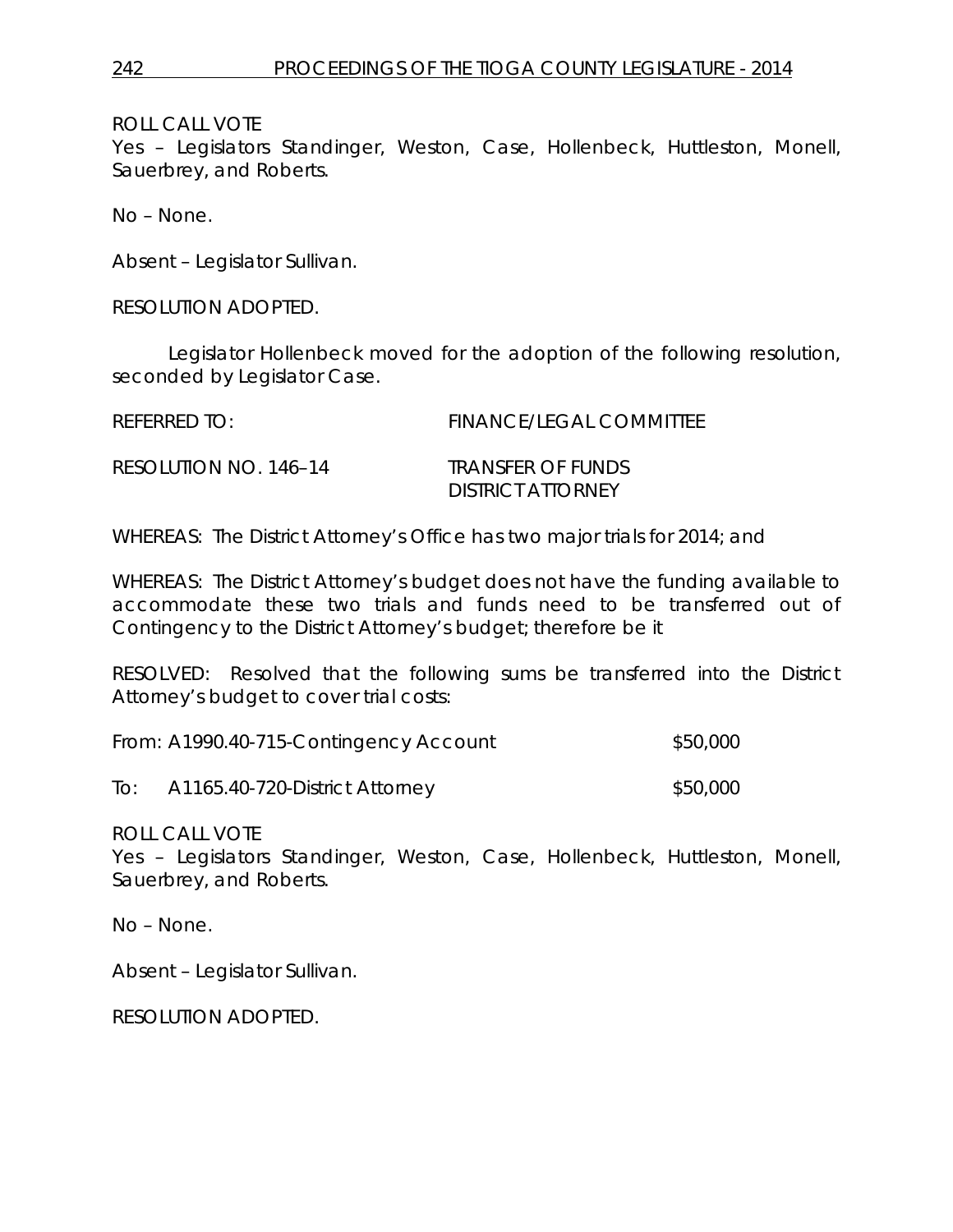Legislator Hollenbeck moved for the adoption of the following resolution, seconded by Legislator Monell.

| <b>FINANCE/LEGAL COMMITTEE</b>                |
|-----------------------------------------------|
| TRANSFFR OF FUNDS<br><b>DISTRICT ATTORNEY</b> |
|                                               |

WHEREAS: The District Attorney's Office has a need to purchase file cabinets; and

WHEREAS: The District Attorney's budget does not have an equipment account to purchase file cabinets; therefore be it

RESOLVED: Resolved that the following sums be transferred within the District Attorney's budget to cover the purchase of file cabinets:

| From: A1165.40-40-District Attorney | \$400.00 |
|-------------------------------------|----------|
|-------------------------------------|----------|

To: A1165.20-150-District Attorney \$400.00

ROLL CALL VOTE

Yes – Legislators Standinger, Weston, Case, Hollenbeck, Huttleston, Monell, Sauerbrey, and Roberts.

No – None.

Absent – Legislator Sullivan.

RESOLUTION ADOPTED.

Legislator Hollenbeck moved for the adoption of the following resolution, seconded by Legislator Case.

| REFERRED TO:          | <b>FINANCE COMMITTEE</b>              |
|-----------------------|---------------------------------------|
| RESOLUTION NO. 148-14 | ERRONEOUS ASSESSMENT<br>TOWN OF OWEGO |

WHEREAS: A Supreme Court decision and demand for refund on two properties assessed to West Bay Star, LLC on the 2014 and prior year tax rolls of the Town of Owego reduces the 2010-2013 assessments for the two parcels as follows;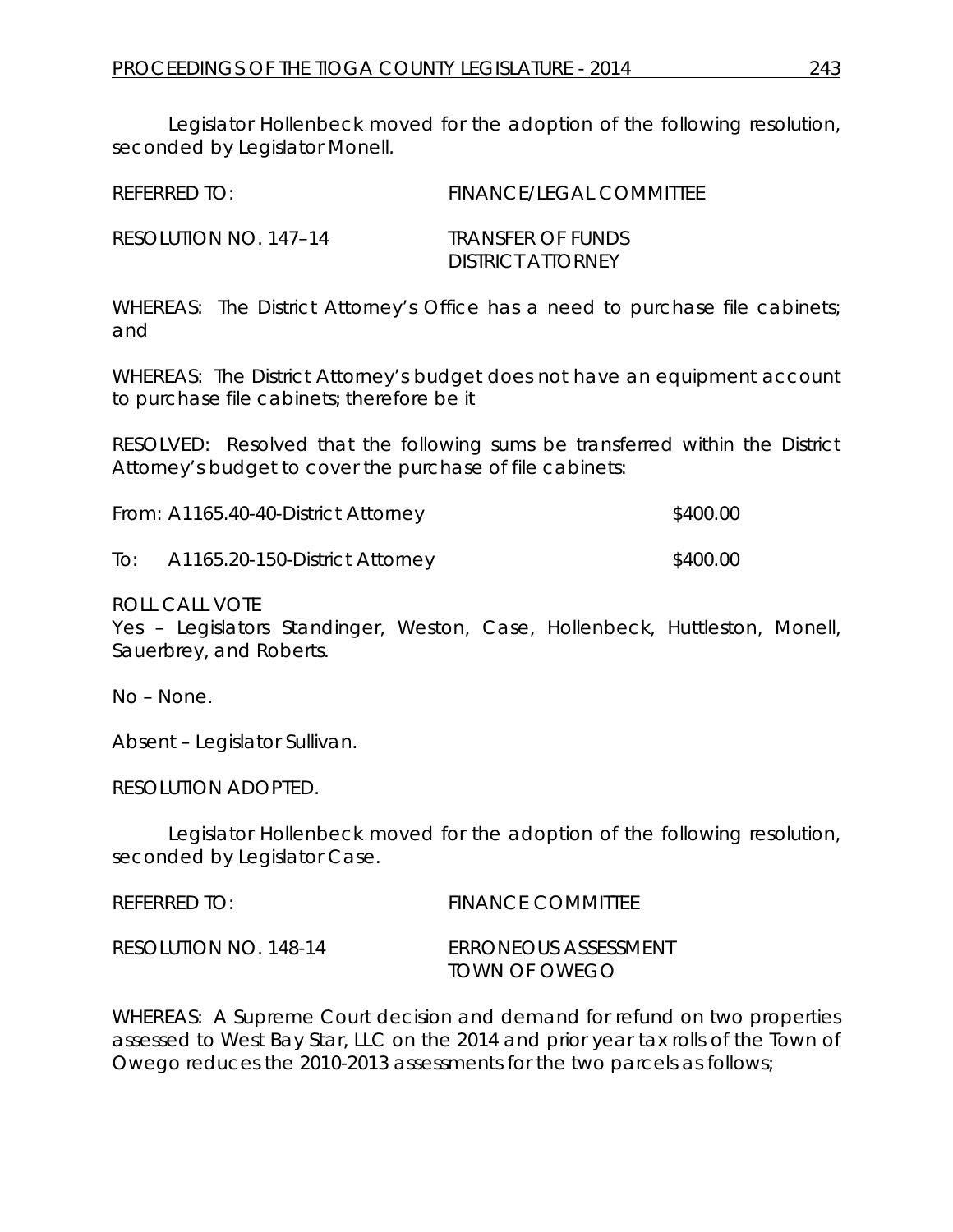## Account #12324 reduced from \$50,900 to \$32,000 Account #12325 reduced from \$518,100 to \$144,300

and

WHEREAS: The 2011-2014 tax bills relating to the 2011-2013 assessment years for the above properties assessed to West Bay Star LLC in the Town of Owego have been paid; be it therefore

RESOLVED: That a refund of \$58,701.26 be issued by the Tioga County Treasurer's Office to Levene Gouldin & Thompson, LLP as attorneys for West Bay Star LLC, for overpayment of 2011-2014 taxes on properties #12324, and 12325; and be it further

RESOLVED: That the erroneous town tax of \$5,271.35 be charged back to the Town of Owego, and the erroneous Fire Tax of \$2737.61 be charged back to the Owego Fire District; and be it further

RESOLVED: That the erroneous solid waste tax of \$735.53 be charged back to the Solid Waste Fund; and be it further

RESOLVED: That the erroneous school tax and interest of \$30,915.26 be charged back to the Owego-Apalachin School District; and be it further

RESOLVED: That the erroneous county tax and school penalties of \$19,041.51 be charged to the proper accounts in the records of the County Treasurer.

## ROLL CALL VOTE

Yes – Legislators Standinger, Weston, Case, Hollenbeck, Huttleston, Monell, Sauerbrey, and Roberts.

No – None.

Absent – Legislator Sullivan.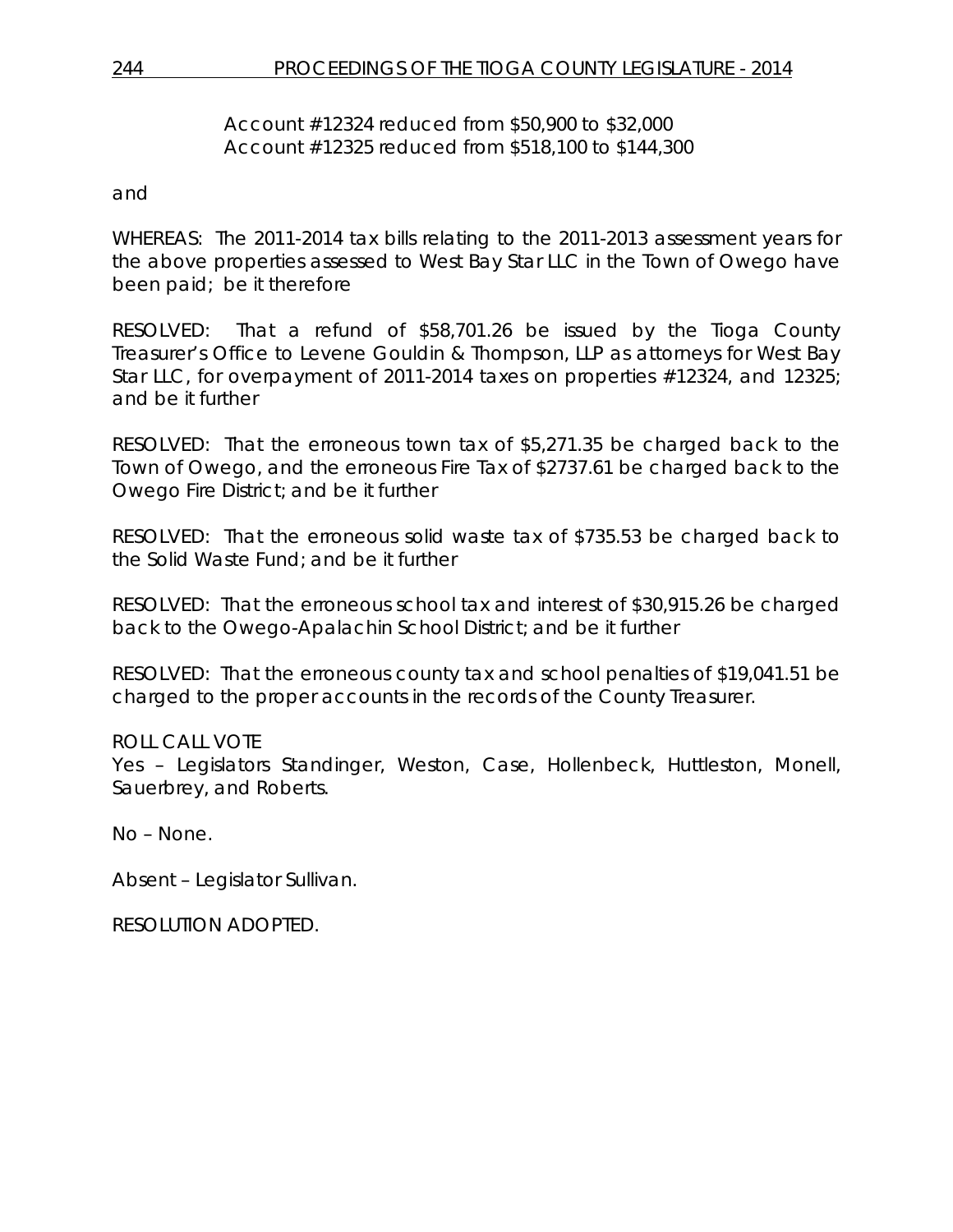Legislator Hollenbeck moved for the adoption of the following resolution, seconded by Legislator Monell.

| REFERRED TO: | <b>FINANCE/LEGAL COMMITTEE</b> |
|--------------|--------------------------------|
|              |                                |

RESOLUTION NO. 149-14 *AUTHORIZE SALE OF COUNTY OWNED PROPERTIES ACQUIRED FOR DELINQUENT TAXES*

WHEREAS: Tioga County is the owner of numerous properties which it has acquired for delinquent taxes, which are surplus to the County needs; and

WHEREAS: It is the intent of the Tioga County Legislature to place the properties back on the tax rolls; be it therefore

RESOLVED: That the following properties be sold at public auction to be held in the Edward D. Hubbard Auditorium in the Tioga County Office Building, 56 Main Street, Owego, New York on July 31, 2014 at 6:00 p.m. conducted by Manasse **Auctioneers.** 

Town of Barton:

146.00-1-9, Lucas A Chaffee 112.00-2-1, Edith & Letha A Gregor 144.00-1-11.21, Loco Holdings, LLC 122.18-1-14, Loco Holdings, LLC 134.00-1-56.20, Alfred Madigan

Town of Berkshire 23.00-3-4.131, Loco Holdings, LLC

Town of Candor: 61.09-1-28, Kristen Baker

Town of Newark Valley: 64.15-1-10, Gordon Cressman

**Town of Nichols:** 158.00-3-22, Roy L Williams

Town of Owego: 118.17-1-21.2,Eileen A Bundy, Etal 118.17-3-1.2, Eileen A Bundy, Etal 128.08-1-43, William E Foster 85.00-1-35, Thomas J Harris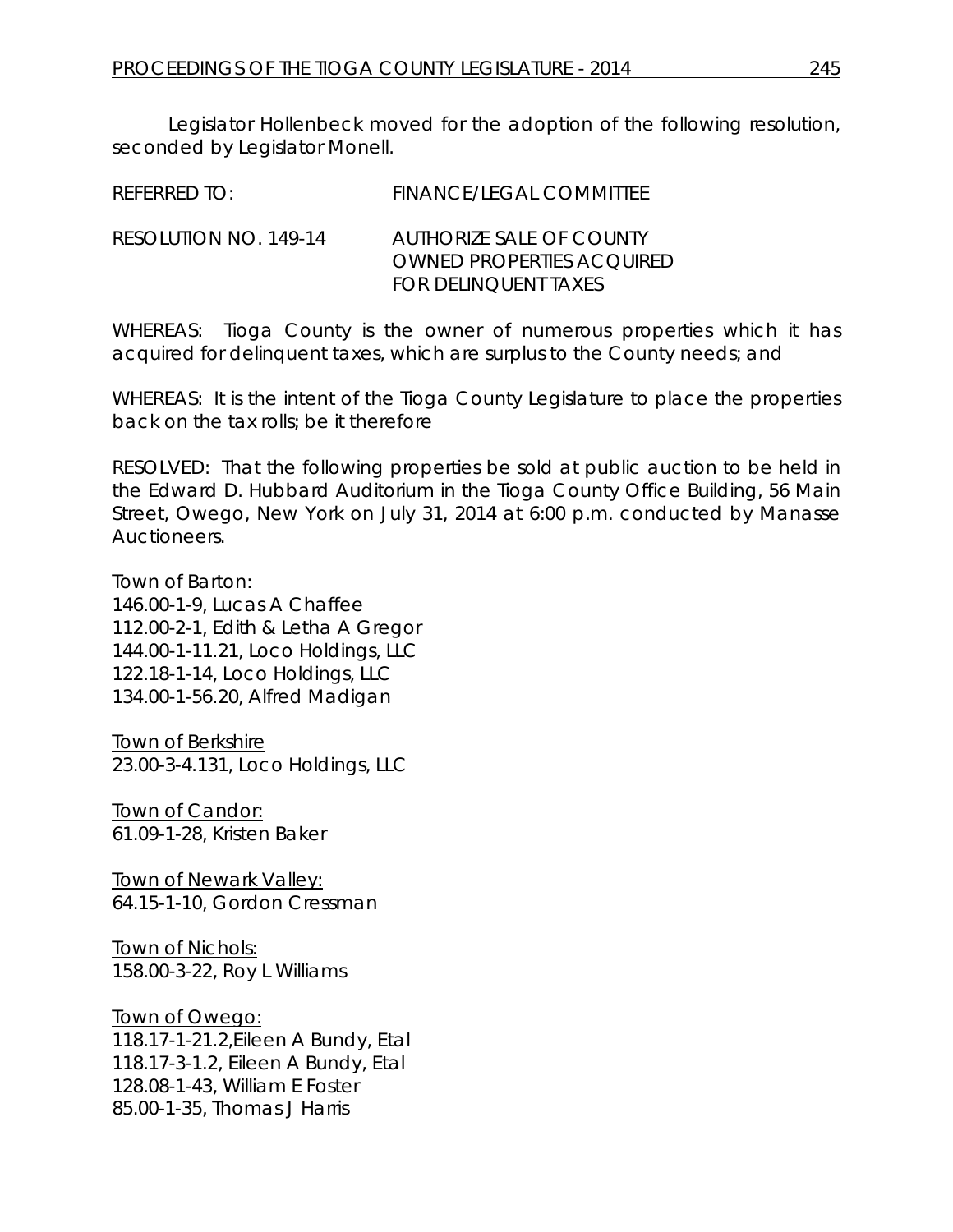117.19-2-5, Eleanor B Howard 117.19-2-10, Polly Jane Jones 131.16-1-18, Steven Kitchin 128.08-2-19, L Margaret, LLC 128.08-1-8, Kenneth & Stacey Nixon 117.19-2-37, Oak Mountain Properties, LLC 153.05-1-22, Sheri Pabon 142.07-1-7, Roger Philpott 130.00-2-74, Franklin B Resseguie 130.00-2-75, Franklin B Ressequie 118.18-1-1.1, Karen Schumacher 129.05-1-10, Ronda K Steigler 128.08-1-1.125, Mark & Febb Traver 128.07-1-8, Daniel R & Janet Truesdail 110.00-1-17.4, Dominica J Vojtisek 164.00-3-32.1, Lisa Weaver 129.06-2-6, Karen & Vern Woodburn

Town of Richford: 12.00-1-15.12, Edward D & Lynda J Hart 14.00-1-8, Gail & David E Klingle 5.00-1-36.21, Raymond L Predmore

Town of Tioga 125.00-1-15.22, Federal Home Mortgage Corp

ROLL CALL VOTE

Yes – Legislators Standinger, Weston, Case, Hollenbeck, Huttleston, Monell, Sauerbrey, and Roberts.

No – None.

Absent – Legislator Sullivan.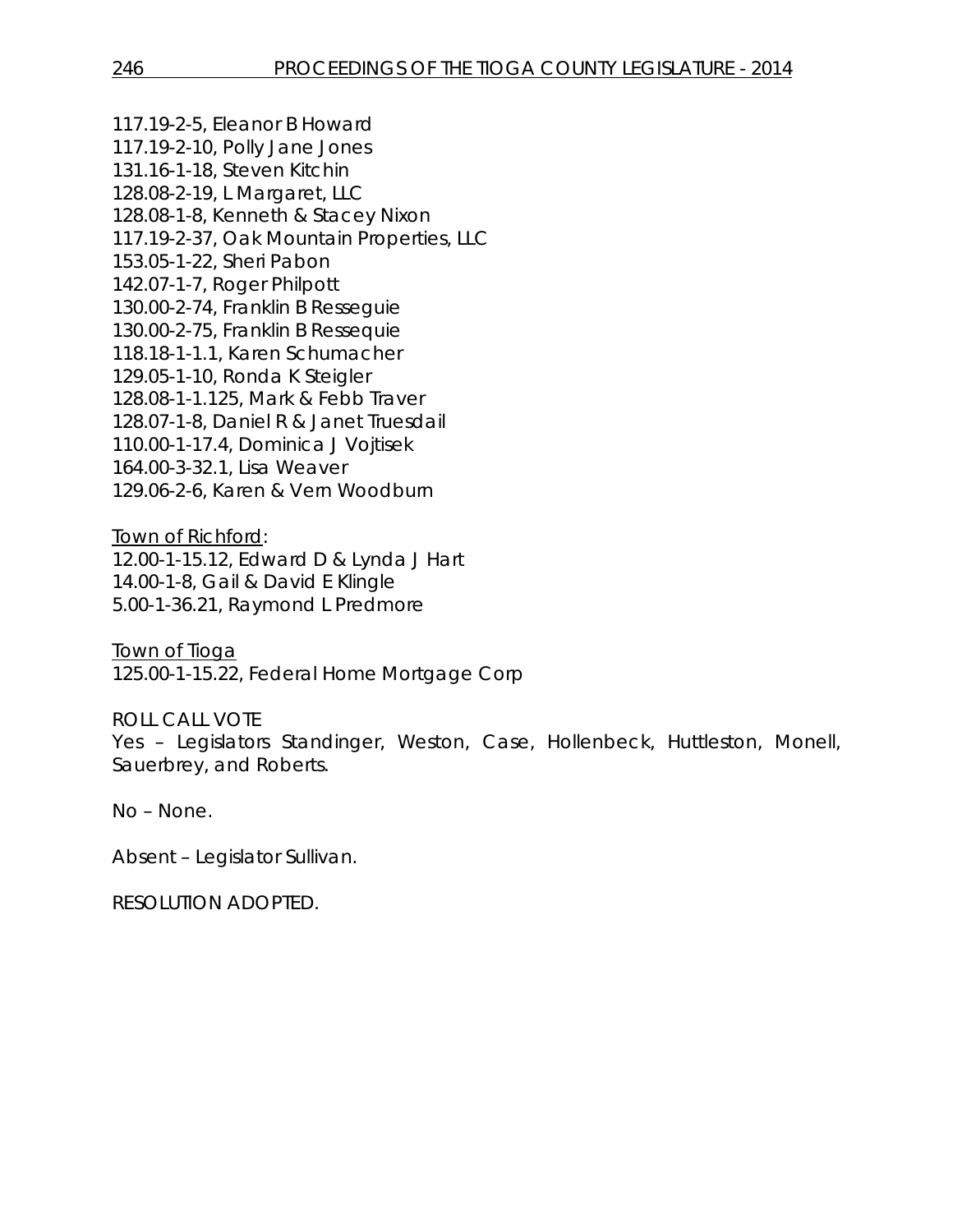Legislator Weston moved for the adoption of the following resolution, seconded by Legislator Standinger.

| <b>REFERRED TO:</b> | PUBLIC SAFETY COMMITTEE |
|---------------------|-------------------------|
|                     |                         |

RESOLUTION NO. 150-14 *ACCEPTANCE OF THE APPLICATION FOR FIREFIGHTER CURTIS DANIEL TO THE TIOGA COUNTY HAZ-MAT TEAM*

WHEREAS: The Bureau of Fire provides high quality Hazardous Materials Team support to the Fire Service in Tioga County and adjacent Counties through the NYS Fire Mutual Aid Plan; and

WHEREAS: This service is provided by local, highly trained volunteers; and

WHEREAS: Haz-Mat team member David Martinichio is no longer an active member of the Team; and

WHEREAS: Campville Firefighter Curtis Daniel has applied for membership to the County Haz-Mat Team; and

WHEREAS: Firefighter Daniel currently possesses training and skills needed by the Tioga County Haz-Mat Team to work at the Entry Level of the Team; and

WHEREAS: Firefighter Daniel would replace Waverly Firefighter Martinichio as an active member of the Haz-Mat Team; therefore be it

RESOLVED: That Campville Firefighter Curtis Daniel be added to the Tioga County Haz-Mat Team roster to replace Firefighter David Martinichio effective July 16, 2014s.

ROLL CALL VOTE

Yes – Legislators Standinger, Weston, Case, Hollenbeck, Huttleston, Monell, Sauerbrey, and Roberts.

No – None.

Absent – Legislator Sullivan.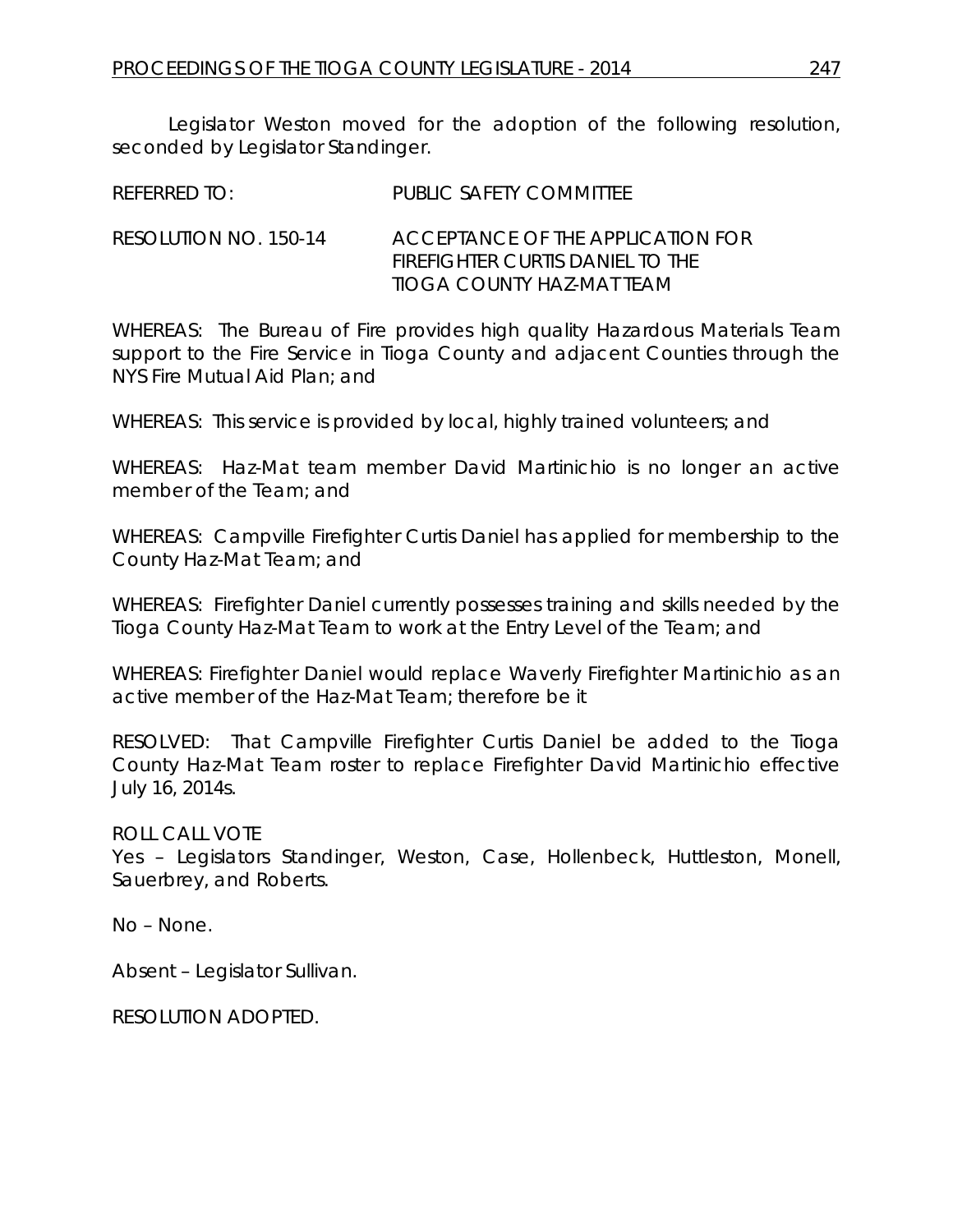Legislator Roberts moved for the adoption of the following resolution, seconded by Legislator Huttleston.

| REFERRED TO:          | PUBLIC WORKS                                       |
|-----------------------|----------------------------------------------------|
| RESOLUTION NO. 151-14 | AWARD BID FOR RECONSTRUCTION OF<br>CORPORATE DRIVE |

WHEREAS: The Commissioner of Public Works appropriated funds in the 2014 budget for this project; and

WHEREAS: On June 10, 2014 the Department of Public Works received sealed bids from the following contractors:

| <b>Broome Bituminous Products</b><br>Vestal, NY      | \$184,000 |
|------------------------------------------------------|-----------|
| <b>Dycon Construction Northeast</b><br>Pine City, NY | \$264,540 |
| Economy Paving Co., Inc.<br>Cortland, NY             | \$226,810 |
| <b>DeNinis Construction</b><br>Binghamton, NY        | \$221,440 |
| Procon Construction<br>Vestal, NY                    | \$216,000 |

Therefore be it

RESOLVED: That the Tioga County Legislature award the bid to the low bidder Broome Bituminous Products, Vestal, NY not to exceed \$184,000 to be paid out of Corporate Drive Pave account H2014.05.

### ROLL CALL VOTE

Yes – Legislators Standinger, Weston, Case, Hollenbeck, Huttleston, Monell, Sauerbrey, and Roberts.

No – None.

Absent – Legislator Sullivan.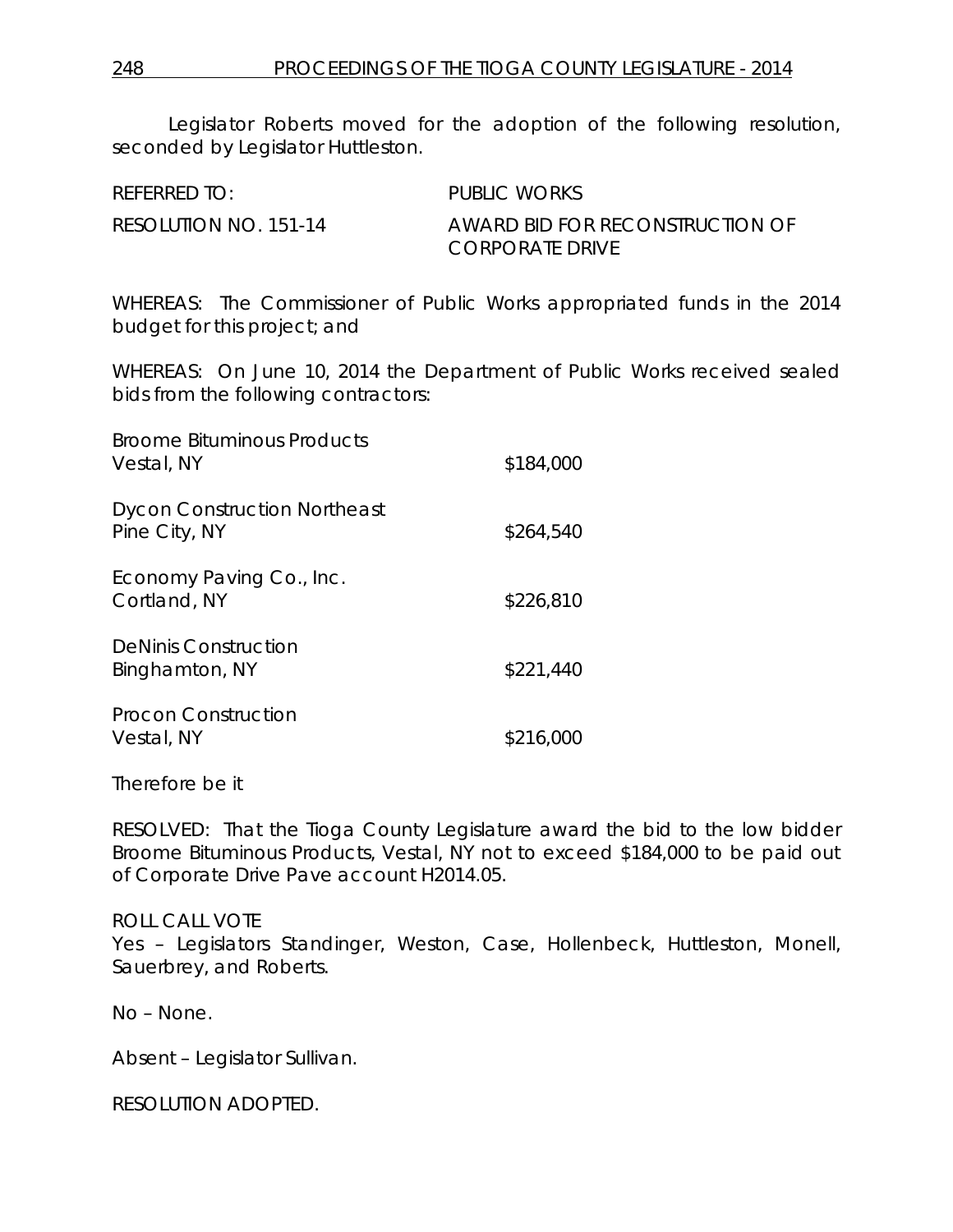Legislator Roberts moved for the adoption of the following resolution, seconded by Legislator Huttleston.

| REFERRED TO:          | <b>PUBLIC WORKS</b>           |
|-----------------------|-------------------------------|
| RESOLUTION NO. 152–14 | AWARD RECONSTRUCTION CONTRACT |
|                       | <b>FOR ALLYN RD. BRIDGE</b>   |

WHEREAS: The County bonded for a program for rehabilitation of various bridges within the county; and

*BIN: 2218960*

WHEREAS: Funding is available for the construction of the Allyn Rd. Bridge (BIN: 2218960) over Pipe Creek; and

WHEREAS: On June 30, 2014 the Department of Public Works received sealed bids from the following contractors:

| Silverline Construction<br>Burdett, NY               | \$395,448.00 |
|------------------------------------------------------|--------------|
| <b>Dycon Construction Northeast</b><br>Pine City, NY | \$414,248.00 |
| Economy Paving Co., Inc.<br>Cortland, NY             | \$373,865.47 |
| R. DeVincentis Construction<br>Binghamton, NY        | \$476,000.00 |
| Procon Construction<br>Vestal, NY                    | \$366,000.00 |
| <b>Vector Construction</b><br>Cicero, NY             | \$442,610.00 |

Therefore be it

RESOLVED: That the Tioga County Legislature award the bid to the low bidder Procon Construction, Vestal, NY not to exceed \$366,000.00, to be paid out of Allyn Rd. Bridge account H2014.03.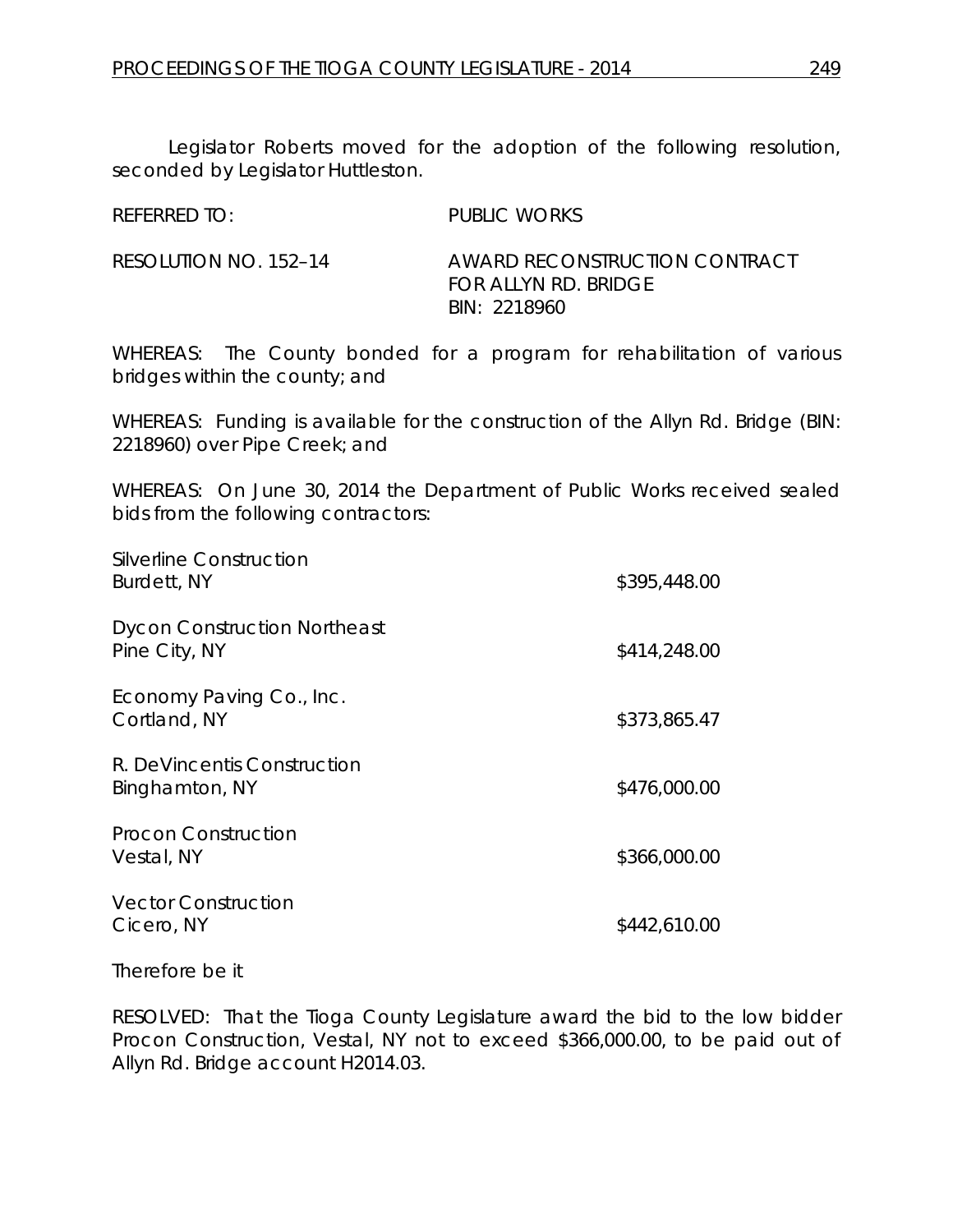Yes – Legislators Standinger, Weston, Case, Hollenbeck, Huttleston, Monell, Sauerbrey, and Roberts.

No – None.

Absent – Legislator Sullivan.

RESOLUTION ADOPTED.

Legislator Roberts moved for the adoption of the following resolution, seconded by Legislator Huttleston.

| REFERRED TO:          | PUBLIC WORKS                                                                             |
|-----------------------|------------------------------------------------------------------------------------------|
| RESOLUTION NO. 153-14 | AWARD CONSTRUCTION CONTRACT FOR<br>PENN. AVE. BRIDGE OVER DEFRIJCK CREEK<br>BIN: 3335490 |

WHEREAS: The County bonded for a program for rehabilitation of various bridges within the county; and

WHEREAS: Funding is available for the construction of the Penn. Ave., Bridge (BIN: 3335490) over Deerlick Creek; and

WHEREAS: On July 3, 2014 the Department of Public Works received sealed bids from the following contractors:

| R. DeVincentis Construction<br>Binghamton, NY | \$574,000.00 |
|-----------------------------------------------|--------------|
| New Century Construction<br>Watervliet, NY    | \$612,000.00 |
| <b>Vector Construction</b><br>Cicero, NY      | \$587,489.50 |

Therefore be it

RESOLVED: That the Tioga County Legislature award the bid to the low bidder R. DeVincentis Construction, Binghamton, NY not to exceed \$574,000.00, to be paid out of Penn. Ave. Bridge account H2014.02.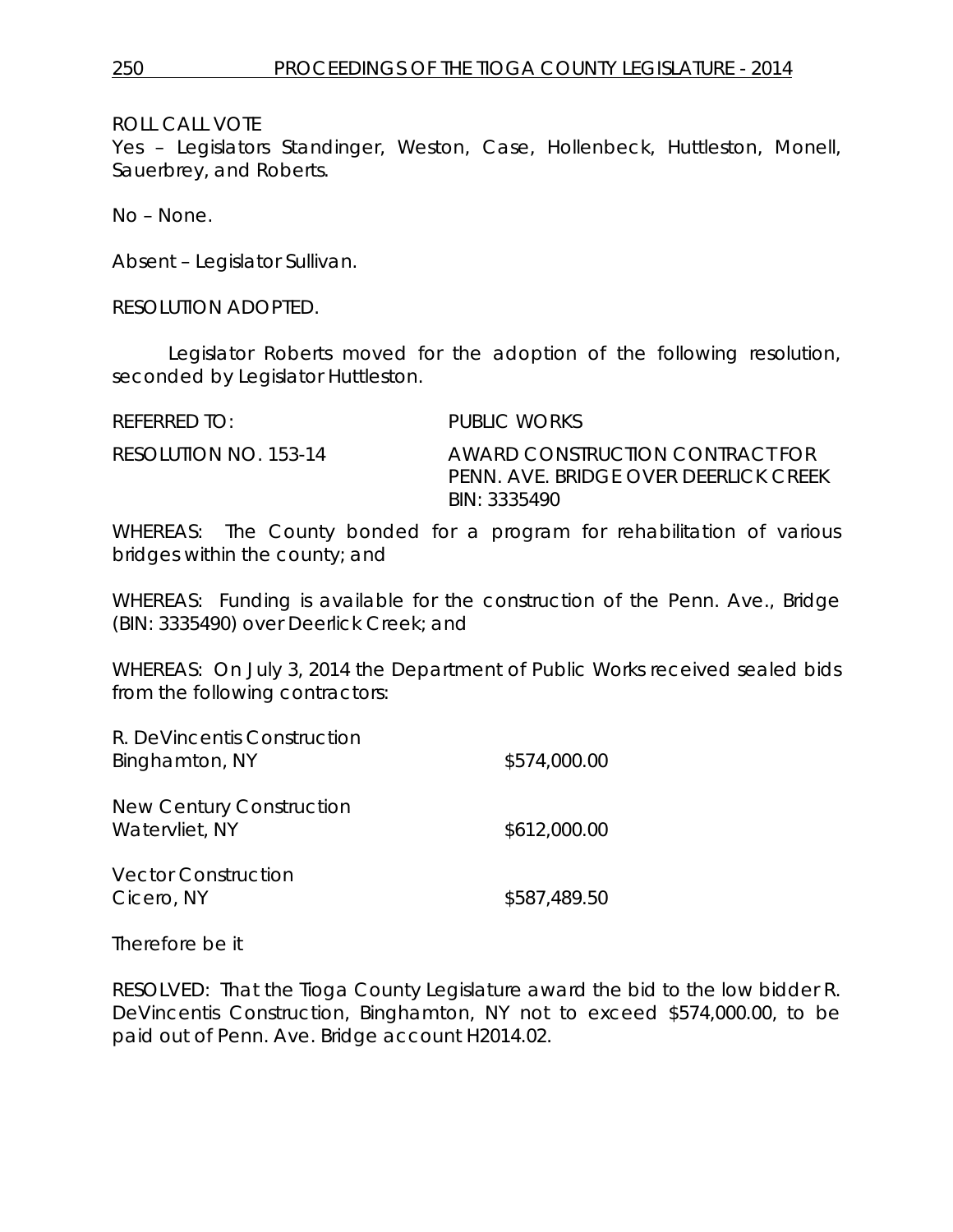Yes – Legislators Standinger, Weston, Case, Hollenbeck, Huttleston, Monell, Sauerbrey, and Roberts.

No – None.

Absent – Legislator Sullivan.

RESOLUTION ADOPTED.

Legislator Roberts moved for the adoption of the following resolution, seconded by Legislator Huttleston.

REFERRED TO: PUBLIC WORKS

RESOLUTION NO. 154–14 *AWARD CONSTRUCTION INSPECTION TO C & S ENGINEERS FOR PENN. AVE. BRIDGE OVER DEERLICK CREEK BIN: 3335490*

WHEREAS: Tioga County bonded for a program for rehabilitation of various bridges within the County; and

WHEREAS: Funds are available for the inspection of these bridges as part of the Bond Issue; and

WHEREAS: The Penn. Ave. Bridge over Deerlick Creek (BIN: 3335490) is one of the bridges in the program; and

WHEREAS: C & S Engineers, Syracuse, NY did the design phase for this project; and

WHEREAS: The Commissioner of Public Works received a proposal for the inspection services for the Penn. Ave. Bridge over Deerlick Creek Project (BIN: 3335490) in the amount of \$90,000; therefore be it

RESOLVED: That the Tioga County Legislature award the inspection services contract to C & S Engineers, Syracuse, NY not to exceed \$90,000, to be paid out of the Penn. Ave. Bridge Project Account H2014.02.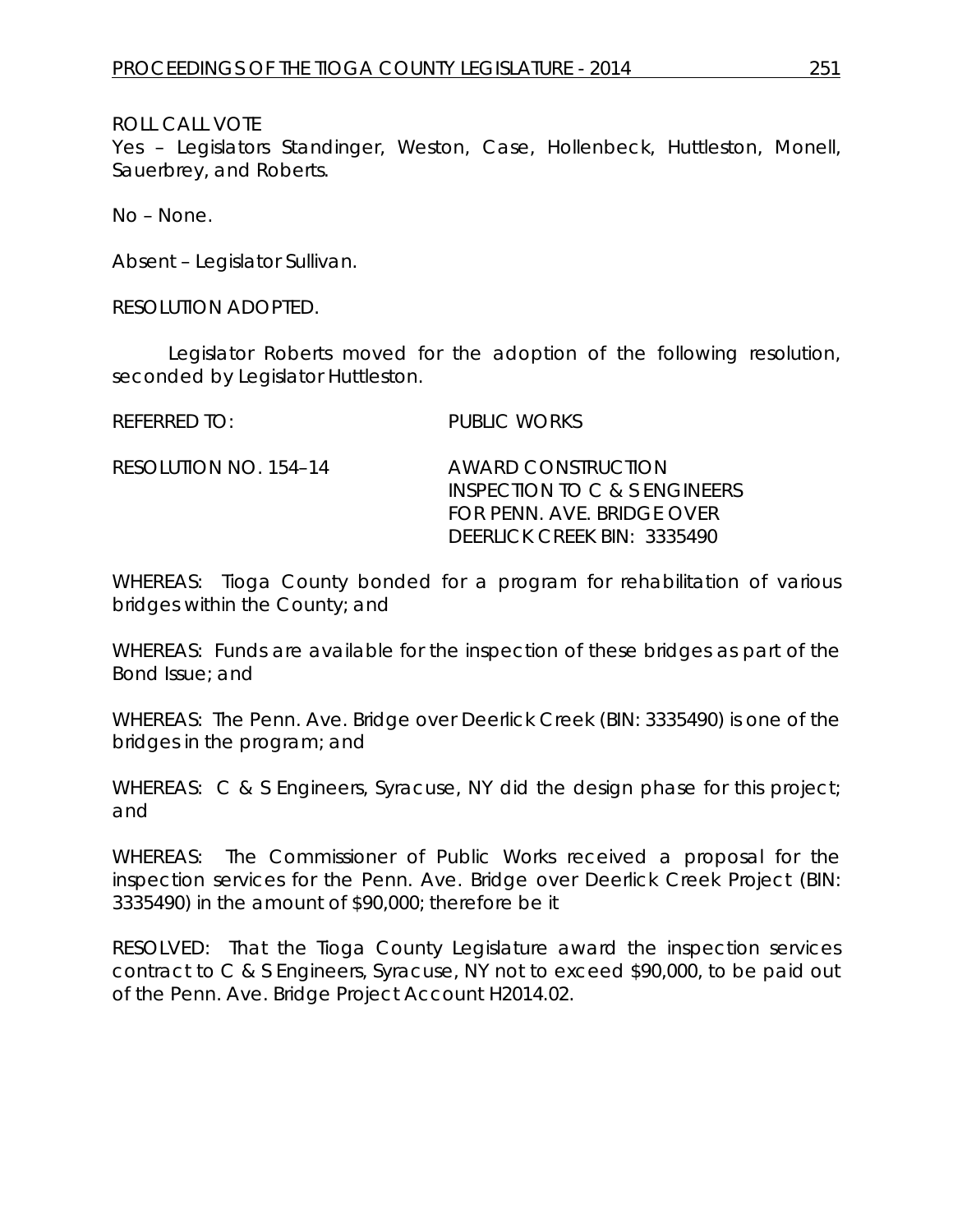Yes – Legislators Standinger, Weston, Case, Hollenbeck, Huttleston, Monell, Sauerbrey, and Roberts.

No – None.

Absent – Legislator Sullivan.

RESOLUTION ADOPTED.

Legislator Hollenbeck moved for the adoption of the following resolution, seconded by Legislator Case.

| REFERRED TO:          | FINANCE/LEGAL COMMITTEE                                            |
|-----------------------|--------------------------------------------------------------------|
| RESOLUTION NO. 155-14 | AUTHORIZE AGREEMENT WITH<br><b>KEYSTONE ENVIRONMENTAL SERVICES</b> |

WHEREAS: Tioga County is in the process of bidding the project to Restore Flood Damaged Records; and

WHEREAS: It appears necessary to have the records tested to determine if any level of protection is needed in handling the records; and

WHEREAS: Keystone Environmental Services has provided a proposal to test the records; now therefore be it

RESOLVED: That the Chair of the Legislature is authorized and directed, retroactive to July 2, 2014, to execute an agreement with Keystone Environmental Services to perform environmental sampling services at a cost not to exceed \$7,240.00; and be it further

RESOLVED: That payment therefore shall be made for such services from the Records Mitigation Account H1624.20-403.

### ROLL CALL VOTE

Yes – Legislators Standinger, Weston, Case, Hollenbeck, Huttleston, Monell, Sauerbrey, and Roberts.

No – None.

Absent – Legislator Sullivan.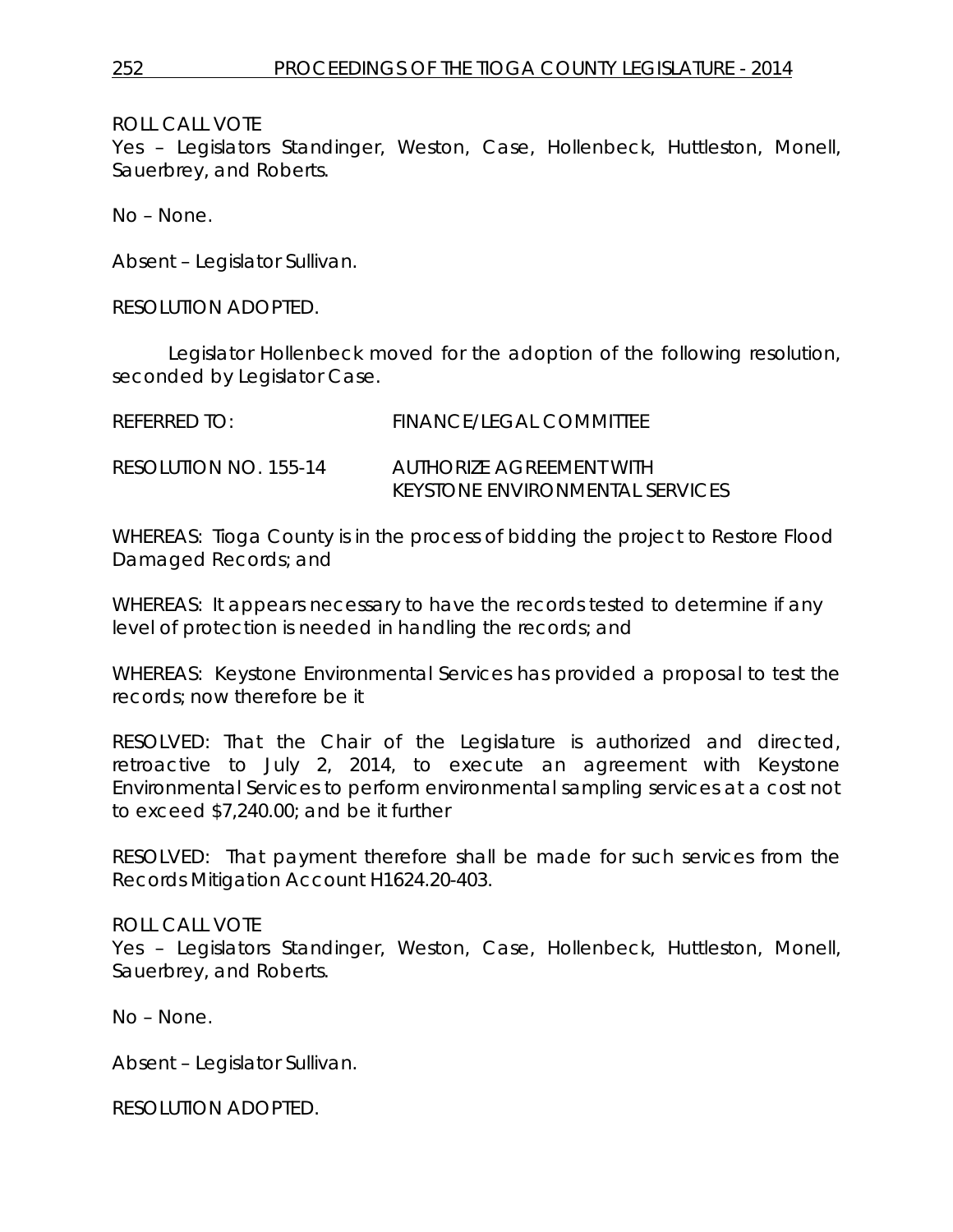Legislator Hollenbeck moved for the adoption of the following resolution, seconded by Legislator Case.

| REFERRED TO:          | FINANCE/LEGAL COMMITTEE                           |
|-----------------------|---------------------------------------------------|
| RESOLUTION NO. 156-14 | SETTI EMENT AGREEMENT WITH<br>ACTUATE CORPORATION |

WHEREAS: Tioga County and Actuate Corporation have been in a dispute regarding a software licensing agreement that had been entered into between Xenos Group Inc. (as predecessor in interest to Actuate Corporation) and Tioga County on April 19, 2005; and

WHEREAS: Tioga County and Actuate Corporation have resolved the dispute; and

WHEREAS: A Settlement Agreement and Release has been drafted setting forth the terms and conditions of the resolution; and

WHEREAS: The Settlement Agreement and Release calls for Tioga County paying to Actuate Corporation a settlement amount of \$35,000.00; therefore, be it

RESOLVED: That the Chair of the Tioga County Legislature is authorized and directed, retroactive to June 23, 2014, to sign the Settlement Agreement and Release between Tioga County and Actuate Corporation; and it is further

RESOLVED: That upon execution by both parties of the Settlement Agreement and Release by authorized representatives of Tioga County and Actuate Corporation, the Treasurer is authorized, retroactive to June 23, 2014, to make payment to Actuate Corporation in the amount of \$35,000.00 to fully and final resolve the dispute, and to come out of Judgment & Claims Account A1930.40- 270.

### ROLL CALL VOTE

Yes – Legislators Standinger, Weston, Case, Hollenbeck, Huttleston, Monell, Sauerbrey, and Roberts.

No – None.

Absent – Legislator Sullivan.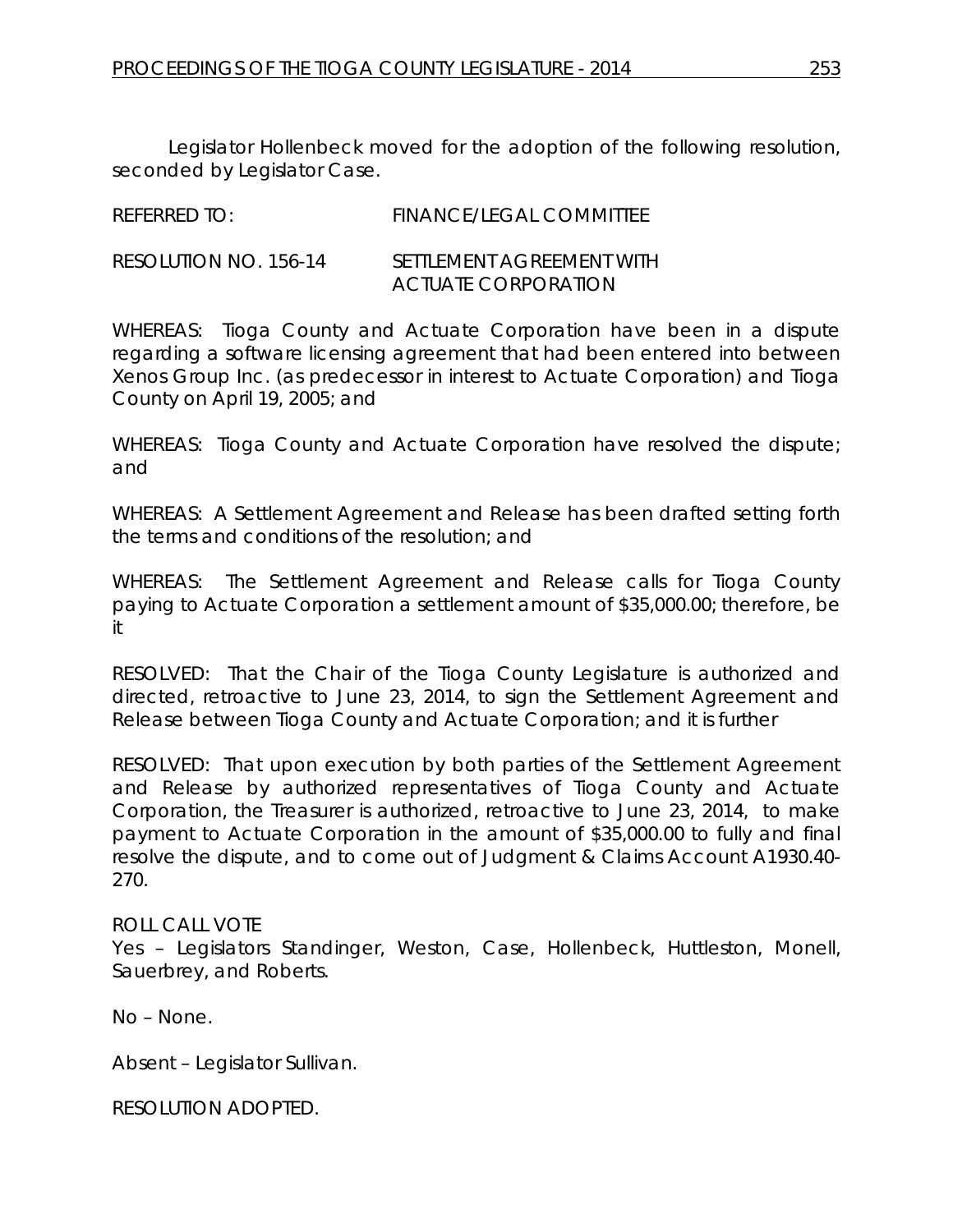Legislator Hollenbeck moved for the adoption of the following resolution, seconded by Legislator Monell.

```
REFERRED TO: FINANCE/LEGAL COMMITTEE
```
RESOLUTION NO. 157-14 *AMEND POLICY 26 – ETHICS LAW*

WHEREAS: The Tioga County Board of Ethics revised its Regulation for Public Inspection of Annual Statements of Financial Disclosure, Inspection and Notice of Subjects of Request for Public Inspection under the Tioga County Ethics Law (Policy 26 pages 26.32 and 26.33); and

WHEREAS: Policy 26 Ethics Law needs to be amended to reflect those changes; therefore be it

RESOLVED: That Policy 26 be amended as follows:

Section V-Requests for Public Inspection and Section VI-Inspection have been combined into Section V as follows:

Section V – Requests for Inspection or Copy of Annual Statement

- A. Members of the public shall be permitted to inspect or obtain a copy of an Annual Statement by submitting in writing a request on a form provided by the Board for such purposes.
- B. The request shall be filed with the Statements Access officer at 56 Main Street, Suite 204, Owego, New York 13827 or such other address as the Board shall designate.
- C. (1) The Statements Access Officer shall respond to a request as soon as possible, but no later than five (5) business days after the day of the receipt of the request.

(2) If more than five (5) business days are required to fulfill a request, the Statements Access Officer shall issue an acknowledgment of the receipt of the request within five (5) business days after the request is received. The acknowledgement shall include an estimate of the date that the Annual Statement shall be available.

D. A request shall contain the name of the individual whose Statement is sought; and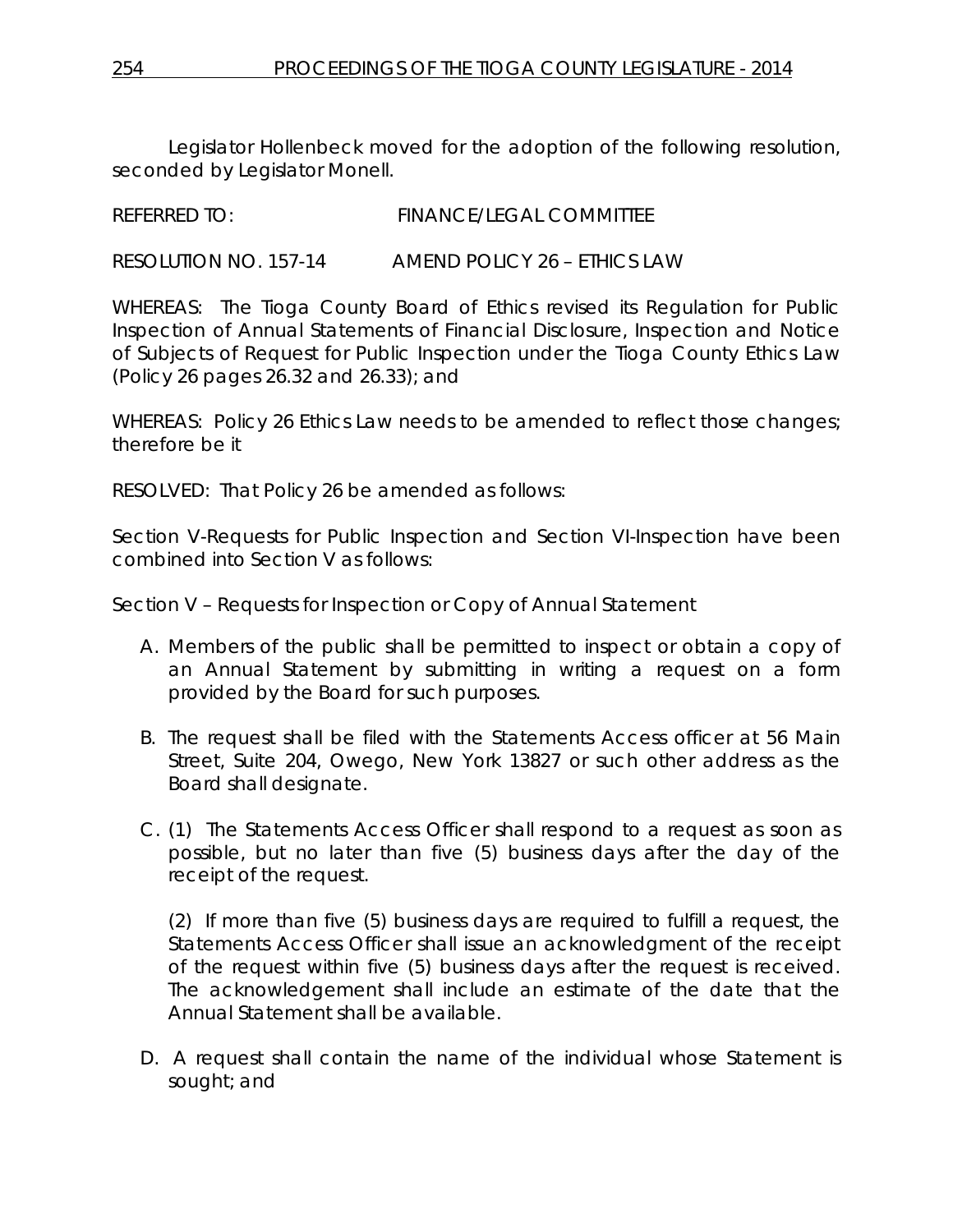- (1) The local agency/department by which the officer or employee is employed or with which he or she is affiliated; or
- (2) The local elected office held; or
- (3) The local political party office held; or
- (4) The local elected office for which the individual is a candidate.
- E. The Statements Access Officer shall delete from public inspection the categories of value or amount contained in the Annual Statement and any other item of information required to be deleted from the Statement in accordance with state, federal, and local laws.
- F. No original Annual Statement shall be removed from the custody of the Board or the Statements Access Officer.

Section VII – Notice of Subjects of Request for Public Inspection has been changed to Section VI as follows:

VI. – Notice of Subjects of Request for Public Inspection

Any person who wishes to know if he or she has been the subject of a request for inspection or copy may request from the Board notification of whether such a request has been filed; and be it further

RESOLVED: That the remainder of Policy 26 – Tioga County Ethics Law shall remain in full force and effect.

## ROLL CALL VOTE

Yes – Legislators Standinger, Weston, Case, Hollenbeck, Huttleston, Monell, Sauerbrey, and Roberts.

No – None.

Absent – Legislator Sullivan.

RESOLUTION ADOPTED.

Legislator Monell moved for the adoption of the following resolution, seconded by Legislator Hollenbeck.

| REFERRED TO:          | PERSONNEL COMMITTEE      |
|-----------------------|--------------------------|
| RESOLUTION NO. 158-14 | AMEND RESOLUTION 147-09; |

*HIRING DELAY*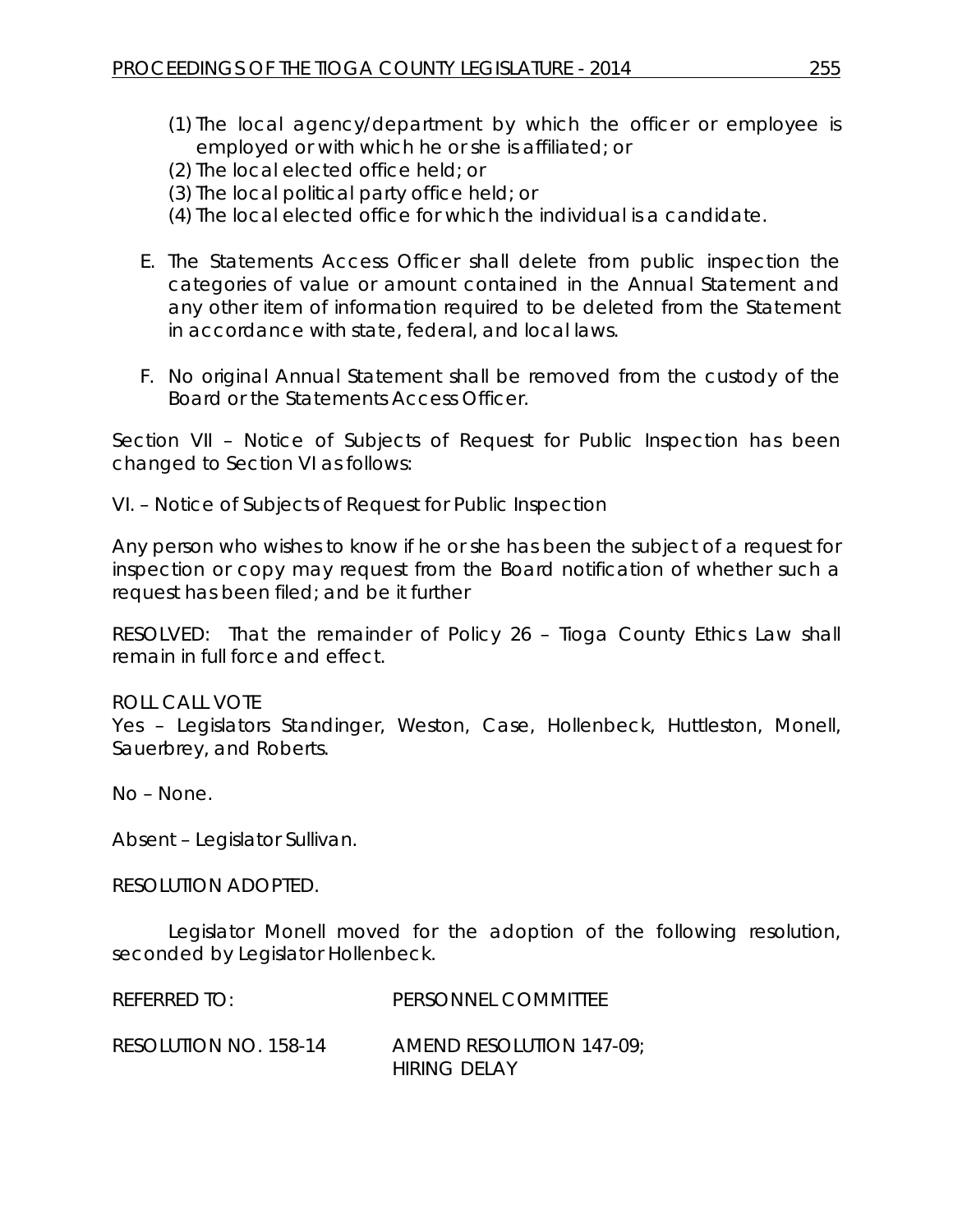## 256 PROCEEDINGS OF THE TIOGA COUNTY LEGISLATURE - 2014

WHEREAS: Resolution No. 147-09 established a Hiring Delay of 60 days; and

WHEREAS: Resolution No. 224-10 as amended by Resolution No. 269-10 amended Resolution No. 147-09 to reflect a 90-day hiring delay through December 31, 2011; and

WHEREAS: Resolution No. 93-11 amended Resolution No. 147-09 to expand on the list of exceptions to include vacancies resulting from termination during probationary period; and

WHEREAS: The County Legislature would like to further expand on said list of exceptions to include those instances when a provisional appointee must be terminated in accordance with Tioga County Civil Service Rules; therefore be it

RESOLVED: That Resolution No. 147-09 be amended to include "vacancies resulting from termination either during probation or during provisional appointment" in the first Resolved.

ROLL CALL VOTE Yes – Legislators Standinger, Weston, Case, Hollenbeck, Monell, Sauerbrey, and Roberts.

No – Legislator Huttleston.

Absent – Legislator Sullivan.

RESOLUTION ADOPTED.

Legislator Standinger moved for the adoption of the following resolution, seconded by Legislator Case.

| $R$ FFFRRFD TO:       | HEALTH AND HUMAN SERVICES COMMITTEE<br>PERSONNEL COMMITTEE                                |
|-----------------------|-------------------------------------------------------------------------------------------|
| RESOLUTION NO. 159-14 | AUTHORIZE SALARY: DIRECTOR OF<br>EMPLOYMENT AND TRANSITIONAL SUPPORT<br>(SOCIAL SERVICES) |

WHEREAS: The position of Director of Employment and Transitional Support became vacant as of April 25, 2014; and

WHEREAS: The Commissioner of Social Services had interviewed candidates and selected an internal candidate for promotion; and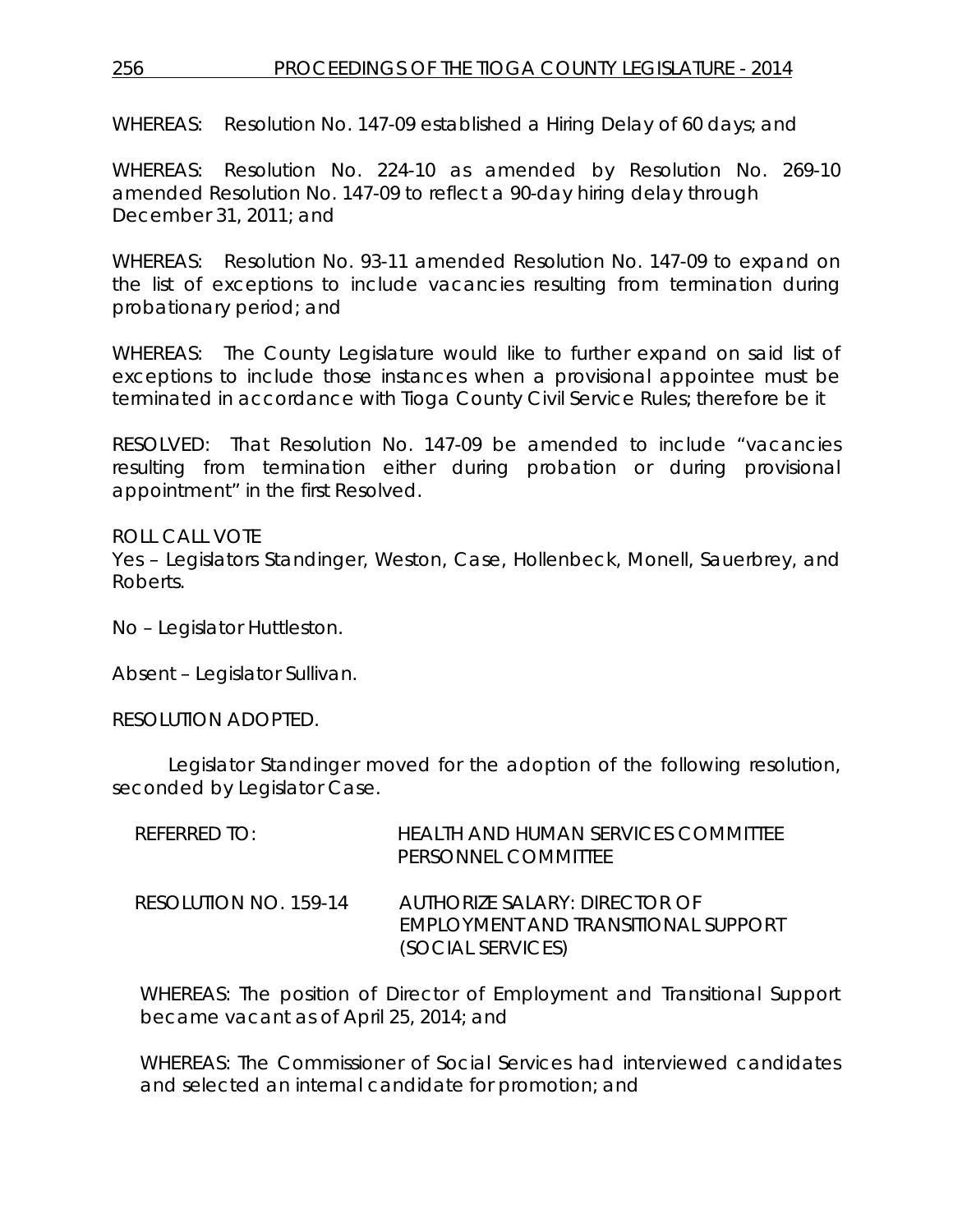WHEREAS: The calculation typically applied to determine the salary when a promotion occurs cannot be used in this instance because Non-Union salary ranges have not been adjusted since 2009; and

WHEREAS: Based upon what the additional duties and responsibilities will mean for the new Director of Employment and Transitional Support appointee, a salary increase of \$5,000 has been determined to be appropriate; therefore be it

RESOLVED: That effective July 21, 2014 Darlene Weidman shall be promoted to the title of Director of Employment and Transitional Support with an annual salary of \$64,093.

### ROLL CALL VOTE

Yes – Legislators Standinger, Weston, Case, Hollenbeck, Huttleston, Monell, Sauerbrey, and Roberts.

No – None.

Absent – Legislator Sullivan.

RESOLUTION ADOPTED.

Legislator Standinger moved for the adoption of the following resolution, seconded by Legislator Case.

| REFERRED TO:          | HEALTH AND HUMAN SERVICES COMMITTEE<br><b>PERSONNEL COMMITTEE</b> |
|-----------------------|-------------------------------------------------------------------|
| RESOLUTION NO. 160-14 | REALLOCATE VACANT POSITION (SOCIAL<br>SERVICES)                   |

WHEREAS: As the result of a promotion, the position of Coordinator of Child Support Enforcement will become vacant as of July 21, 2014; and

WHEREAS: Over the past few years, the number of staff supervised by this position has been reduced from 12 to 7; and

WHEREAS: The Coordinator position also has less responsibility due to the recent transfer of responsibility for collecting and distributing support payments to the State; therefore be it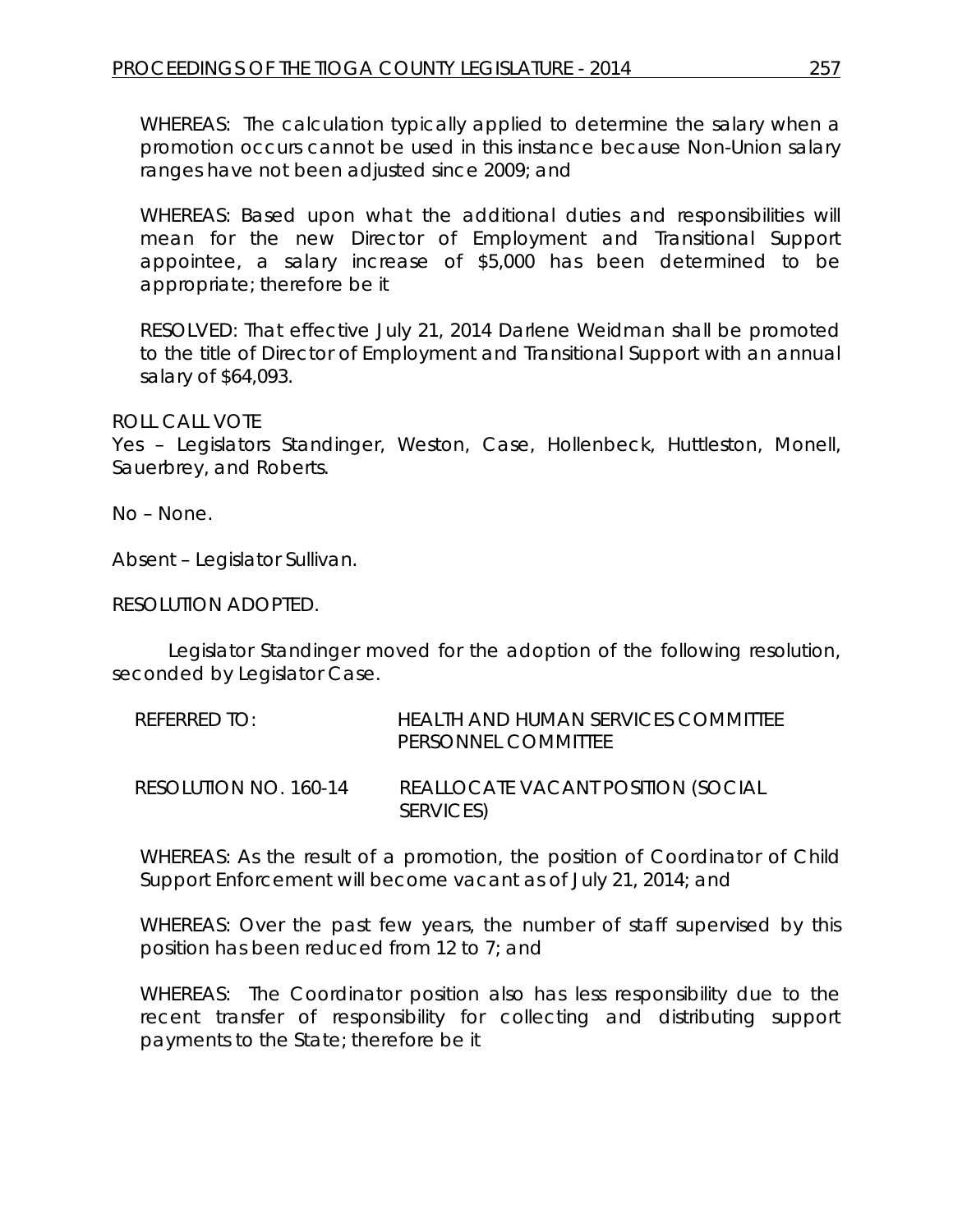RESOLVED: That effective July 21, 2014 the title of Coordinator of Child Support Enforcement shall be reallocated from CSEA salary grade 15 to salary grade 14.

ROLL CALL VOTE

Yes – Legislators Standinger, Weston, Case, Hollenbeck, Huttleston, Monell, Sauerbrey, and Roberts.

No – None.

Absent – Legislator Sullivan.

RESOLUTION ADOPTED.

Legislator Standinger moved for the adoption of the following resolution, seconded by Legislator Monell.

| REFERRED TO:          | HEALTH AND HUMAN SERVICES COMMITTEE<br>PERSONNEL COMMITTEE |
|-----------------------|------------------------------------------------------------|
| RESOLUTION NO. 161-14 | RECLASSIEY VACANT POSITION<br>(SOCIAL SERVICES)            |

WHEREAS: As a result of a series of promotions, the position of Child Support Enforcement Supervisor will become vacant; and

WHEREAS: The Commissioner of Social Services has reviewed the organization of the Support Collection unit and determined that reclassifying the Supervisor position to a Support Investigator better meets the needs of the unit; and

WHEREAS: The Personnel Department has confirmed the planned changes in duties assigned to the position are appropriate to the Support Investigator title; therefore be it

RESOLVED: That effective July 21, 2014 the vacant position of Child Support Enforcement Supervisor (CSEA salary grade 9) shall be reclassified to Support Investigator (CSEA salary grade 7).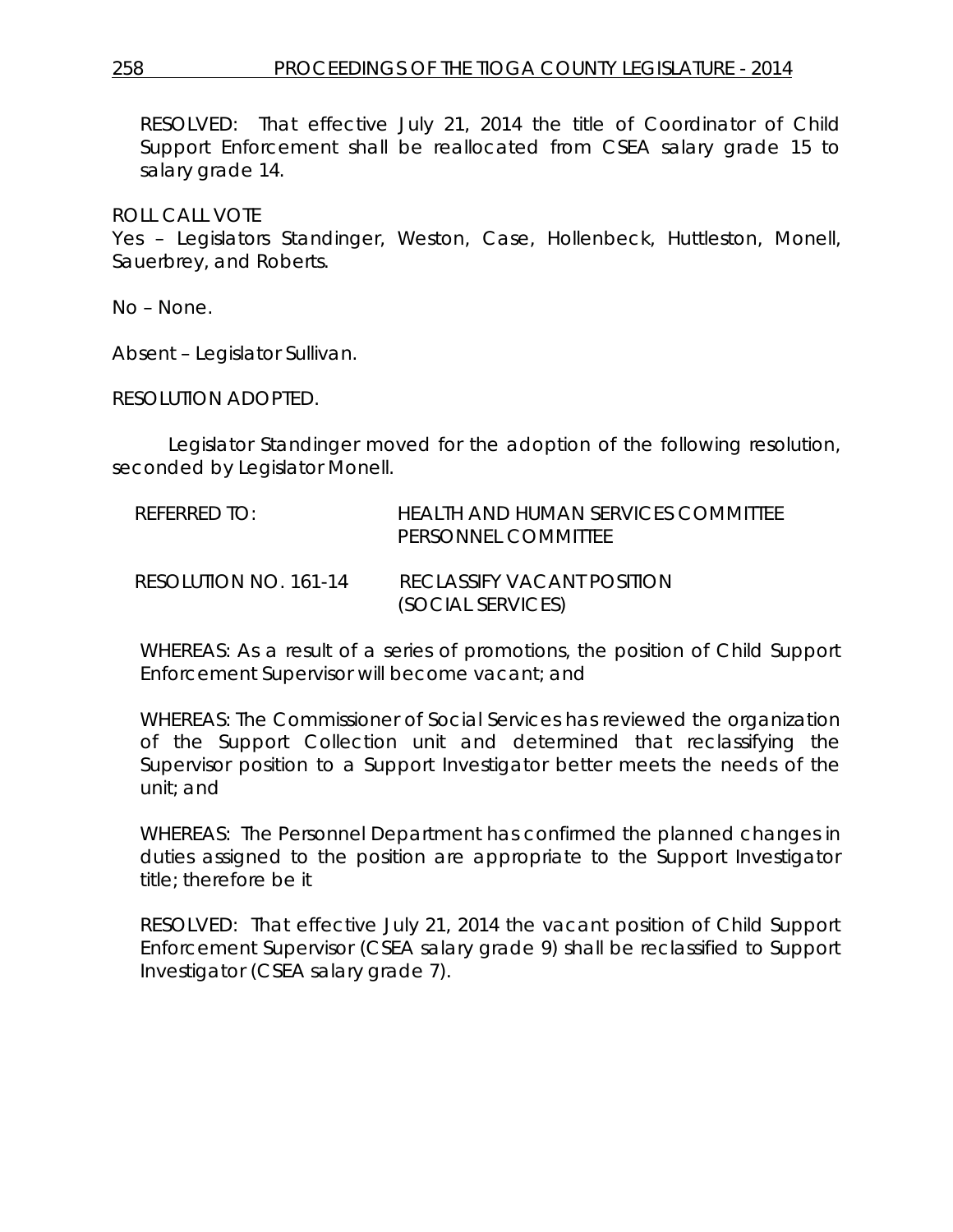Yes – Legislators Standinger, Weston, Case, Hollenbeck, Huttleston, Monell, Sauerbrey, and Roberts.

No – None.

Absent – Legislator Sullivan.

RESOLUTION ADOPTED.

Legislator Standinger moved for the adoption of the following resolution, seconded by Legislator Case.

| REFERRED TO:          | <b>HEALTH &amp; HUMAN SERVICES COMMITTEE</b><br>PERSONNEL COMMITTEE       |
|-----------------------|---------------------------------------------------------------------------|
| RESOLUTION NO. 162-14 | AUTHORIZE WAIVER OF 90-DAY HIRING DELAY-<br>DEPARTMENT OF SOCIAL SERVICES |

WHEREAS: Resolution 278-13 extended the 90-day hiring delay through December 31, 2013; and

WHEREAS: Effective June 27, 2014, a Community Services Worker position became vacant due to an incumbent's resignation; and

WHEREAS: Said vacancy impacts the Foster Care Unit in the Children's Services division, which is currently experiencing staffing shortages due to a long term leave of absence; now therefore be it

RESOLVED: That the Commissioner of Social Services is hereby granted a waiver from the 90-day hiring delay and is authorized to fill the Community Services Worker position at an annual salary of \$24,817 (2014 CSEA Salary Grade IV), effective on or after July 16, 2014; and be it further

RESOLVED: That said appointment shall be provisional pending the outcome of a civil service examination.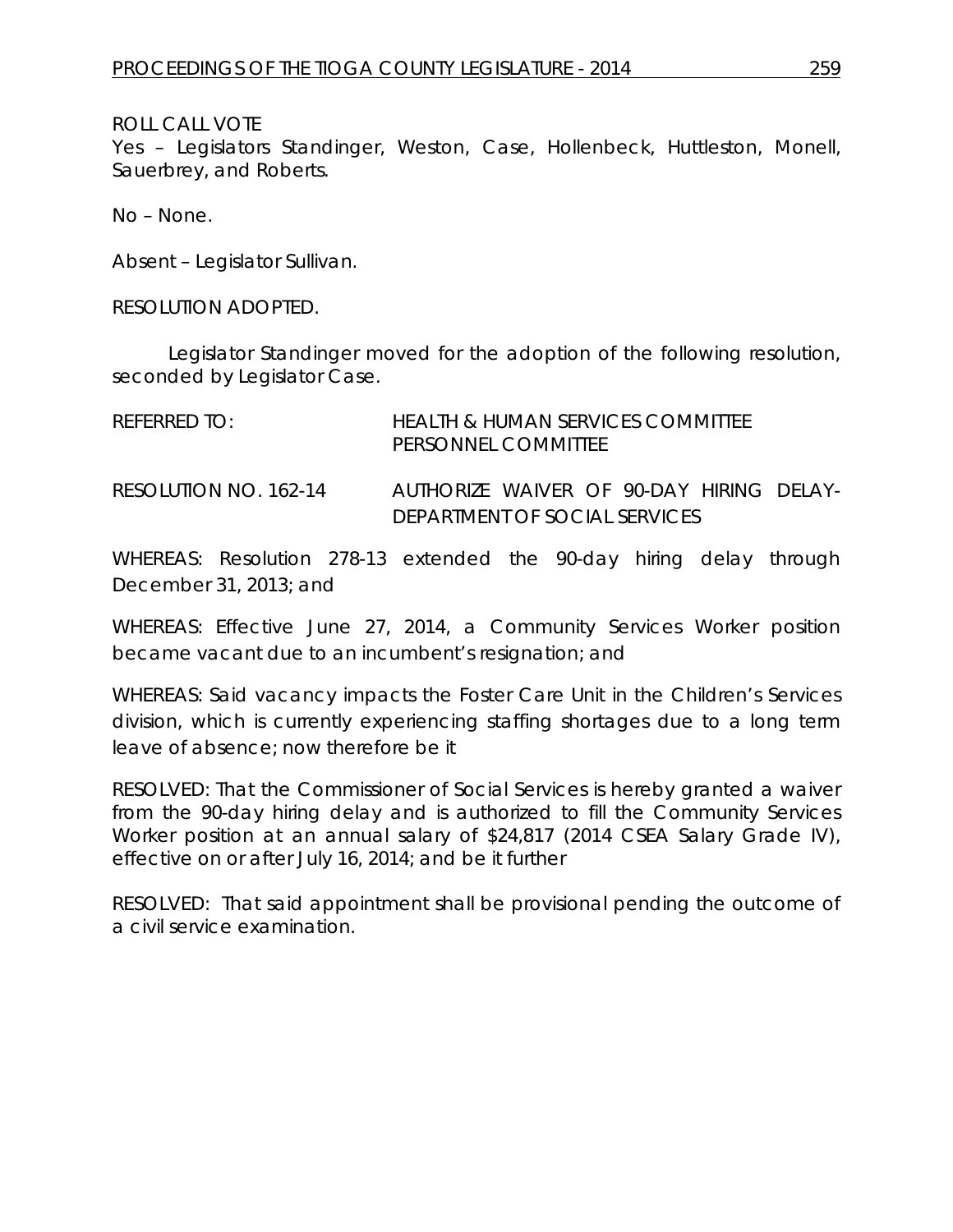Yes – Legislators Standinger, Weston, Case, Hollenbeck, Huttleston, Monell, Sauerbrey, and Roberts.

No – None.

Absent – Legislator Sullivan.

RESOLUTION ADOPTED.

Legislator Monell moved for the adoption of the following resolution, seconded by Legislator Standinger.

| REFERRED TO:          | PUBLIC SAFFTY COMMITTEF<br>PERSONNEL COMMITTEE                    |  |  |  |
|-----------------------|-------------------------------------------------------------------|--|--|--|
| RESOLUTION NO. 163-14 | AUTHORIZE WAIVER OF 90-DAY HIRING DELAY-<br><b>BUREAU OF FIRE</b> |  |  |  |

WHEREAS: Resolution 278-13 extended the 90-day hiring delay through December 31, 2014; and

WHEREAS: Effective August 7, 2014, a part-time Account Clerk Typist position will become vacant due to the incumbent's resignation; and

WHEREAS: The County's Fall Fire and EMS programs, which begin August 20<sup>th</sup> and end in early December, and the revenues that these programs generate depend on the Account Clerk Typist being present to initiate, maintain, and report on these important programs; now therefore be it

RESOLVED: That the County Fire Coordinator is hereby granted a waiver from the 90-day hiring delay and is authorized to fill the part-time Account Clerk Typist position at an hourly rate of \$11.98 effective August 7, 2014.

ROLL CALL VOTE Yes – Legislators Standinger, Weston, Case, Hollenbeck, Huttleston, Monell, Sauerbrey, and Roberts.

No – None.

Absent – Legislator Sullivan.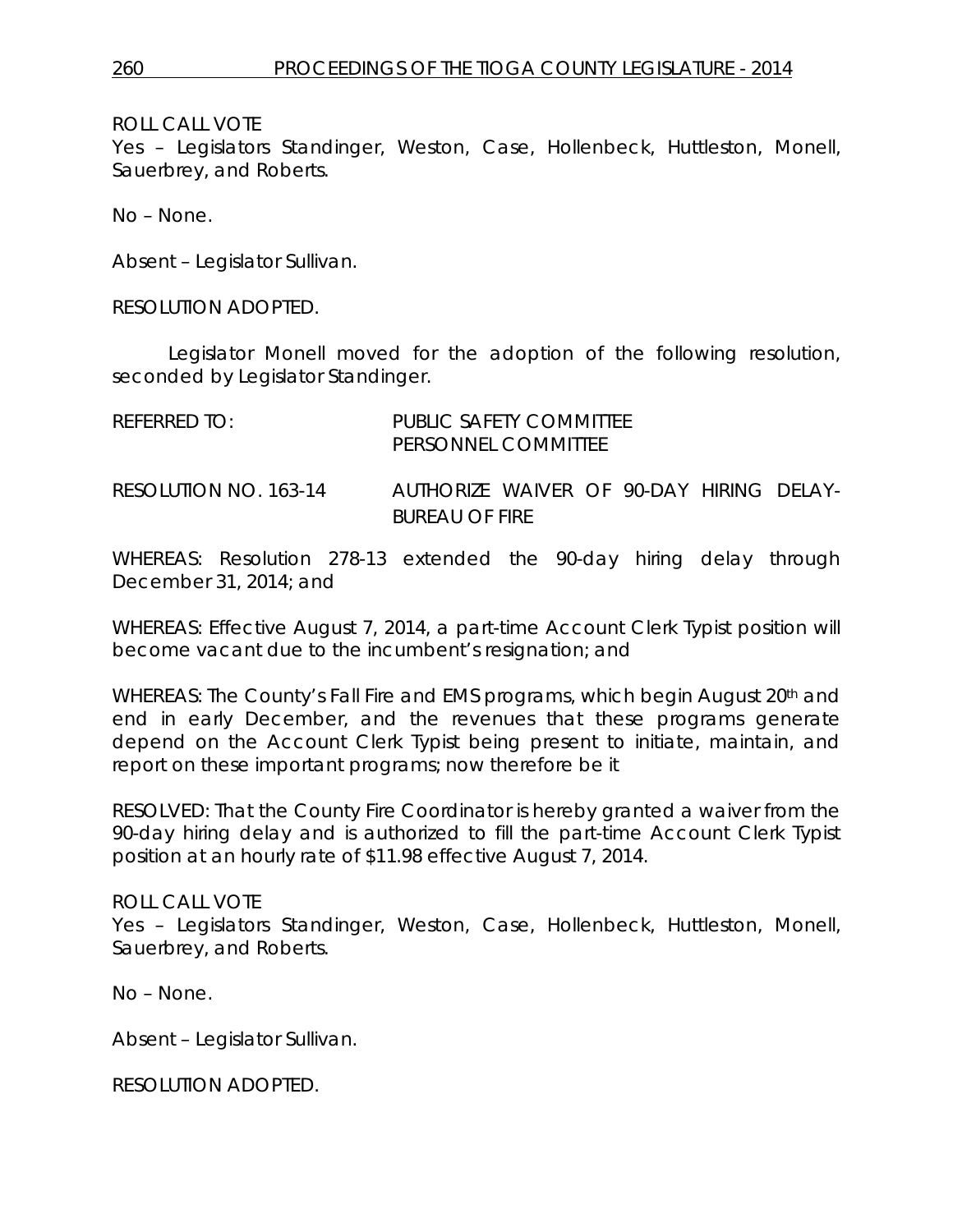Legislator Roberts moved for the adoption of the following resolution, seconded by Legislator Monell.

| REFERRED TO:          | PUBLIC WORKS COMMITTEE<br>PERSONNEL COMMITTEE                |
|-----------------------|--------------------------------------------------------------|
| RESOLUTION NO. 164-14 | RECLASSIEY VACANT POSITION<br><b>BUILDINGS &amp; GROUNDS</b> |

WHEREAS: Legislative approval is required for all position reclassifications; and

WHEREAS: One Maintenance Mechanic III position became vacant on June 28, 2014, due to the retirement of an incumbent; and

WHEREAS: Tioga County desires to decrease budgetary costs; and

WHEREAS: The Commissioner of Public Works has advised the Personnel Department that his current Maintenance Mechanic II and III staffing is adequate to accommodate reclassification to an entry level; now therefore be it

RESOLVED: That the Legislature hereby authorizes the reclassification of one vacant full-time Maintenance Mechanic III position (CSEA Grade 3) to a full-time Maintenance Mechanic I position (CSEA Grade 5) effective July 16, 2014.

ROLL CALL VOTE

Yes – Legislators Standinger, Weston, Case, Hollenbeck, Huttleston, Monell, Sauerbrey, and Roberts.

No – None.

Absent – Legislator Sullivan.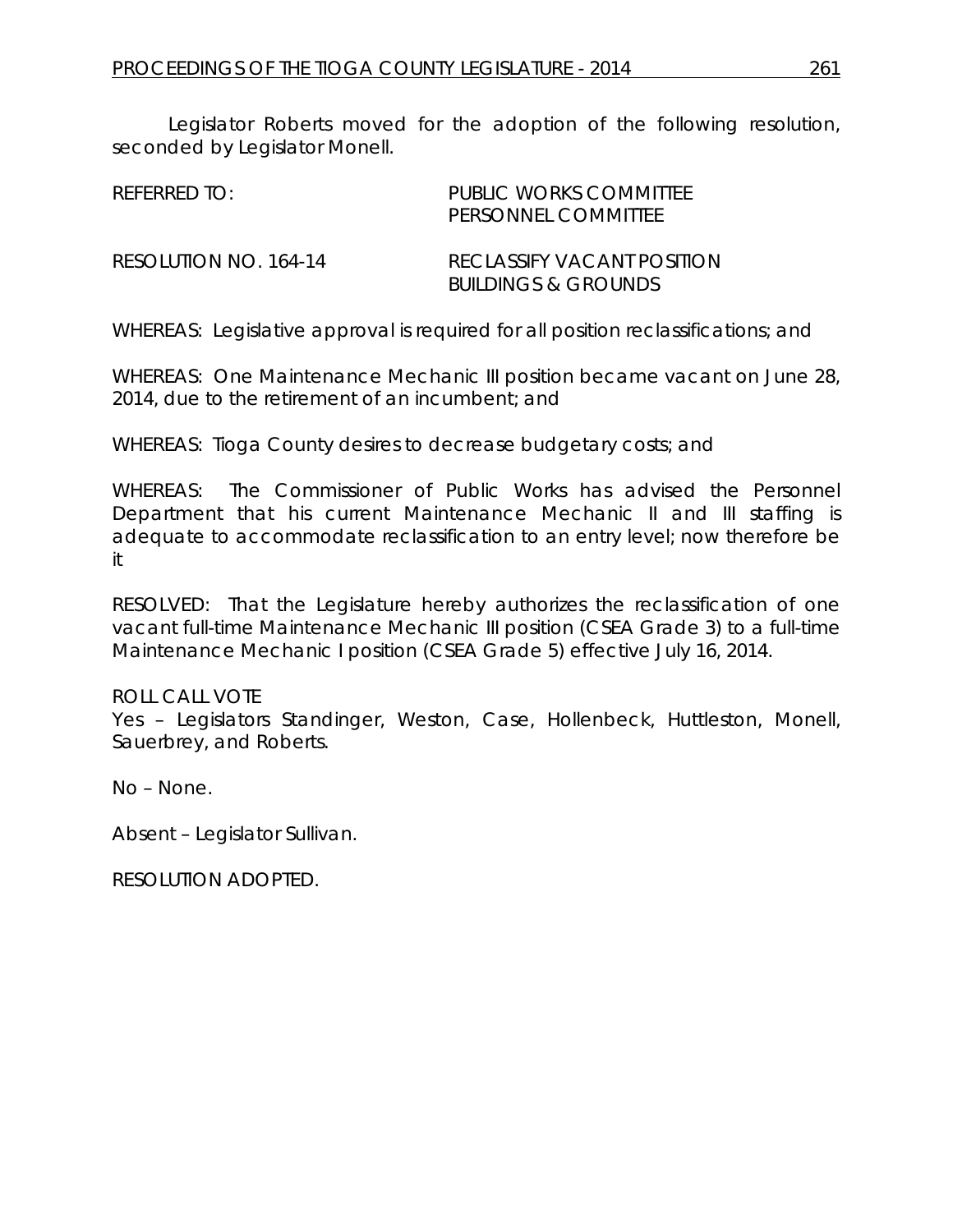Legislator Monell moved for the adoption of the following resolution, seconded by Legislator Standinger.

| REFERRED TO:          |         | <b>INFORMATION TECHNOLOGY &amp;</b><br><b>COMMUNICATION SYSTEMS COMMITTEE</b><br>PERSONNEL COMMITTEE                                            |               |
|-----------------------|---------|-------------------------------------------------------------------------------------------------------------------------------------------------|---------------|
| RESOLUTION NO. 165-14 | OFFICER | AUTHORIZE RETROACTIVE CREATION AND FILL OF<br>TEMPORARY, PART TIME RECORDS MANAGEMENT<br>INFORMATION TECHNOLOGY<br><b>COMMUNICATION SYSTEMS</b> | $\mathcal{R}$ |

WHEREAS: Legislative approval is required for the creation of any new position within Tioga County; and

WHEREAS: Due to the Federal Emergency Management Administration (FEMA) Document Recovery program, there is a need for Tioga County to create a temporary, part-time position to complete tasks associated with this project; and

WHEREAS: Said temporary position will be utilized until such time all related documents have been collected by the document representative vendor, which is expected not to last beyond September 30, 2014; now therefore be it

RESOLVED: That the Director of Information Technology & Communication Services is hereby authorized to create and fill one (1) temporary, part-time Records Management Officer at an hourly rate of \$14.79 with the appointment of Lila Hall retroactive to July 7, 2014; and be it further

RESOLVED: That said temporary appointment shall conclude upon such time that the document representative vendor has retrieved all necessary items, but no later than September 30, 2014.

ROLL CALL VOTE Yes – Legislators Standinger, Weston, Case, Hollenbeck, Huttleston, Monell, Sauerbrey, and Roberts.

No – None.

Absent – Legislator Sullivan.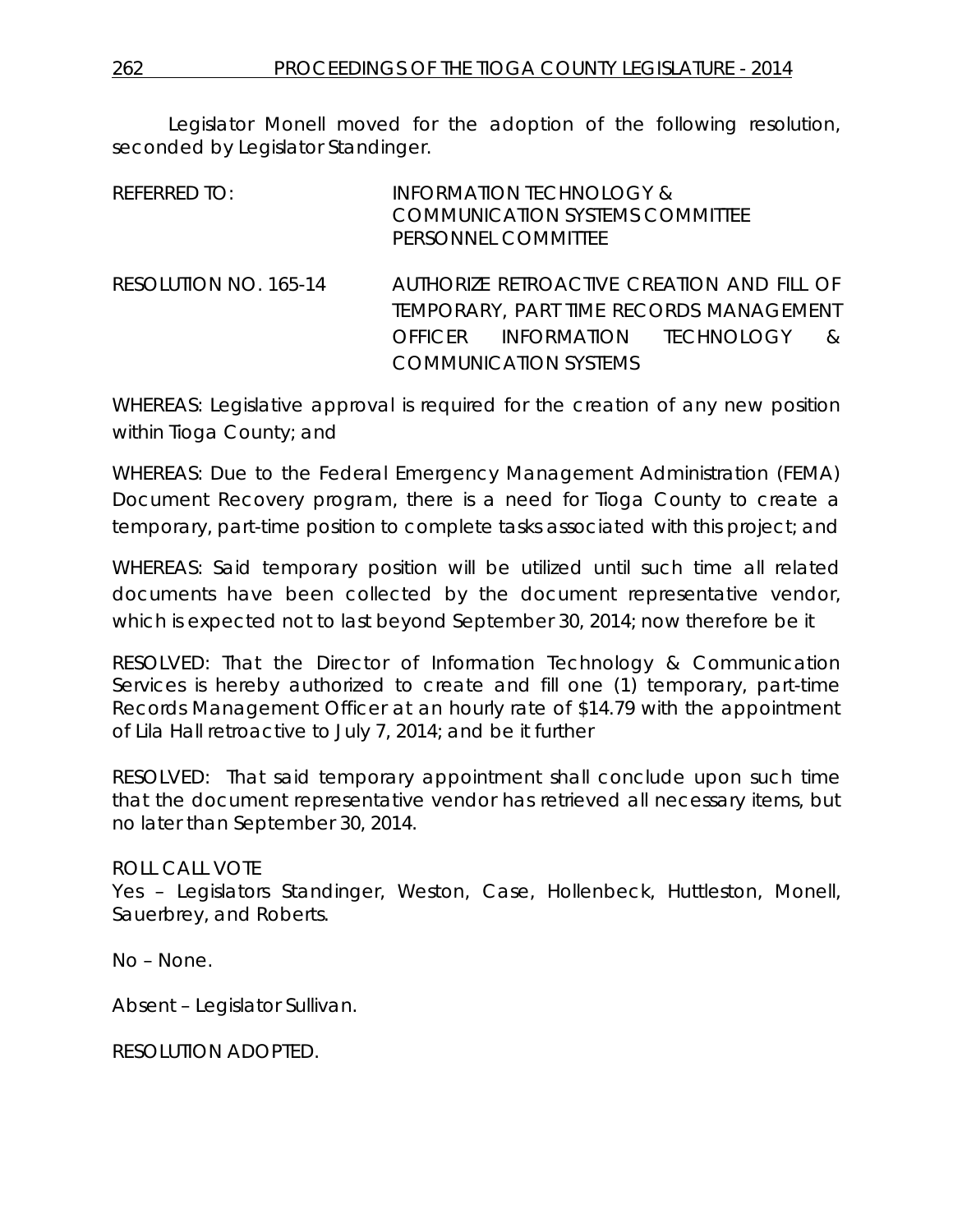Legislator Hollenbeck moved for the adoption of the following resolution, seconded by Legislator Case.

| REFERRED TO:          | <b>FINANCE COMMITTEE</b>                                                                                                                                |
|-----------------------|---------------------------------------------------------------------------------------------------------------------------------------------------------|
| RESOLUTION NO. 166-14 | <b>AUTHORIZE SALARY FOR CHIEF</b><br><b>ACCOUNTANT AND AUTHORIZE</b><br>APPOINTMENT OF BUDGET OFFICER<br>(TREASURER'S OFFICE AND LEGISLATIVE<br>OFFICE) |

WHEREAS: The full-time position of Chief Accountant and the part-time position of Budget Officer became vacant on May 30, 2014; and

WHEREAS: Both positions were duly posted and advertised, then an Interview Committee appointed by the Legislature conducted interviews of select candidates; and

WHEREAS: The County Treasurer and Legislature worked collaboratively in hopes of finding a candidate capable of performing the full spectrum of duties; and

WHEREAS: The County Treasurer has selected Rita Hollenbeck for the Chief Accountant position, and the Interview Committee recommends the same individual for the Budget Officer position; therefore be it

RESOLVED: That the County Treasurer is hereby authorized to offer the annual salary of \$60,000 to the Chief Accountant to begin working on July 28, 2014; and be it further

RESOLVED: That Rita Hollenbeck is hereby appointed by the Legislature to the part-time position of Budget Officer effective July 28, 2014 at an annual salary of \$15,000; and be it further

RESOLVED: That the appointment to the Chief Accountant position is provisional pending the outcome of the upcoming civil service examination.